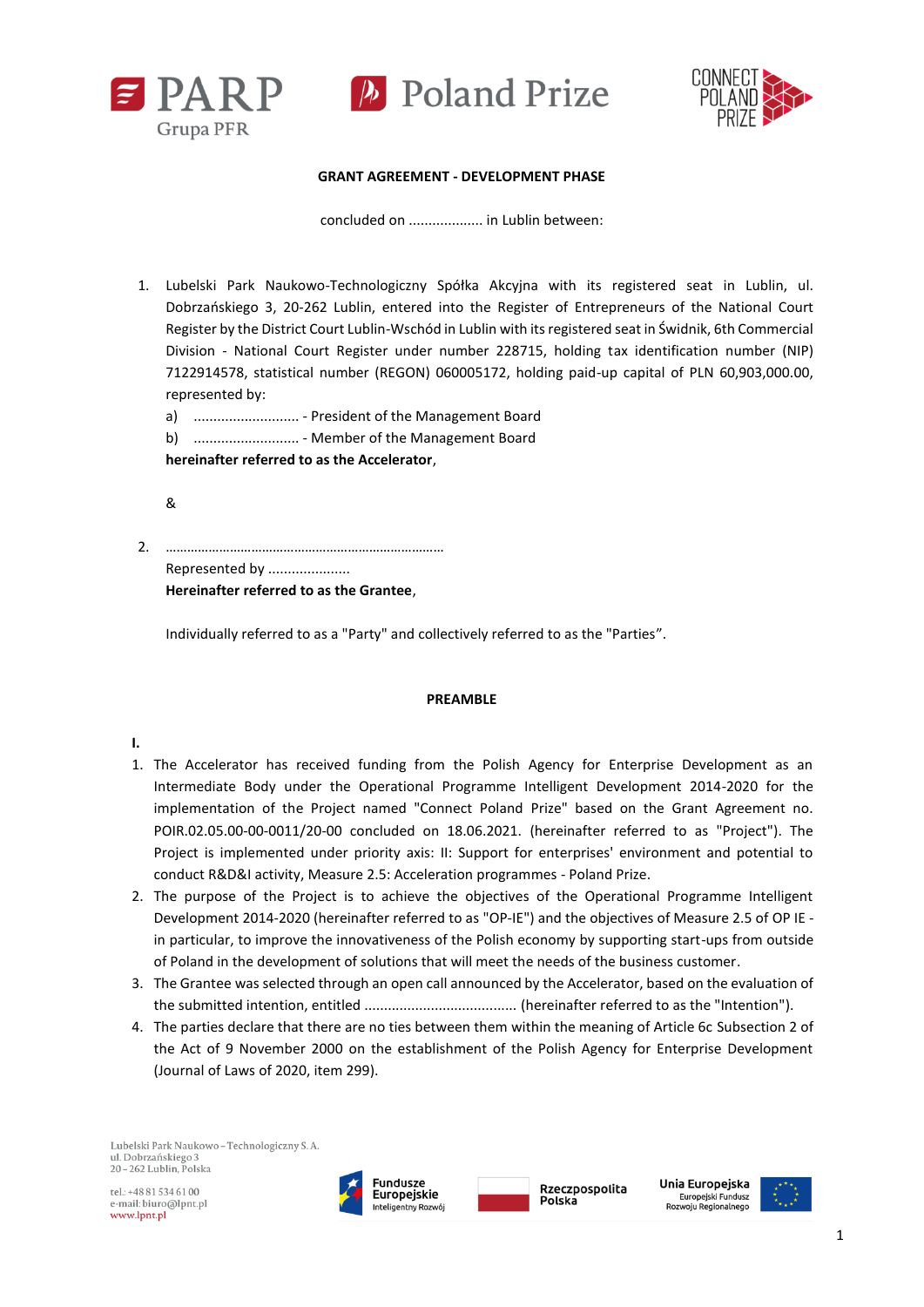



- 5. The Grantee agrees to implement the Intention supported under this agreement in a manner that enables the Accelerator to achieve the above-mentioned objectives of the IR OP, within a period consistent with the Individual Development Plan.
- 6. The Parties agree to perform this Agreement in good faith, taking into account the principle of contractual loyalty. Notwithstanding the above, the Parties shall perform the Agreement taking into account the obligations of a creditor and a debtor within the meaning of the Civil Code Act of 23 April 1964 (Journal of Laws of 2020, item 1740, as amended).
- 7. The Accelerator declares that, during the acceleration period, there exists no possibility to acquire shares or stocks in accelerated start-ups by the Accelerator or their affiliated entities within the meaning of Article 6c of the Act of 9 November 2000 on the establishment of the Polish Agency for Enterprise Development (Journal of Laws of 2020, item 299). The Accelerator agrees that neither themselves nor their affiliated entities will acquire shares or stocks in such start-ups.
- 8. Whenever the Agreement does not specify a time limit for the performance of an obligation or right, it shall be assumed that the Parties are obliged to act immediately. For the purposes of the performance of this Agreement, the term "immediately" shall be interpreted by the Parties in accordance with Article 455 of the Civil Code of 23 April 1964 (Journal of Laws of 2020, item 1740, as amended) as a real term, taking into account, however, the circumstances of the place and time as well as the regulations contained in Article 354 (principles of creditor's and debtor's liability) and Article 355 of the Civil Code (principles of assessing due diligence).

## **II.**

- 1. This Agreement is concluded, and takes into account the provisions of the law, defining the rules for granting, controlling and accounting for public aid granted to enterprises from European funds, in particular the provisions:
	- 1) Regulation (EU) No 1303/2013 of the European Parliament and of the Council of 17 December 2013 laying down common provisions on the European Regional Development Fund, the European Social Fund, the Cohesion Fund, the European Agricultural Fund for Rural Development and the European Maritime and Fisheries Fund and laying down general provisions on the European Regional Development Fund, the European Social Fund, the Cohesion Fund and the European Maritime and Fisheries Fund and repealing Council Regulation (EC) No 1083/2006 (Official Journal of the European Union L 347 of 20.12.2013, p. 320, as amended), hereinafter referred to as "Regulation No 1303/2013**"**.
	- 2) Commission Delegated Regulation (EU) No 480/2014 of 3 March 2014 supplementing Regulation (EU) No 1303/2013 of the European Parliament and of the Council laying down common provisions on the European Regional Development Fund, the European Social Fund, the Cohesion Fund, the European Agricultural Fund for Rural Development and the European Maritime and Fisheries Fund and laying down general provisions on the European Regional Development Fund, the European Social Fund, the Cohesion Fund and the European Maritime and Fisheries Fund (Official Journal of the European Union L 138 of 13.05.2014, p. 5, as amended), hereinafter referred to as "Regulation 480/2014**"**.
	- 3) Commission Regulation (EU) No 651/2014 of 17 June 2014 declaring certain categories of aid compatible with the internal market in application of Articles 107 and 108 of the Treaty (Official Journal of the European Union L 187 of 2014.06.26, p. 1, as amended), hereinafter referred to as "Regulation No 651/2014".

Lubelski Park Naukowo - Technologiczny S. A. ul. Dobrzańskiego 3  $20 - 262$  Lublin. Polska





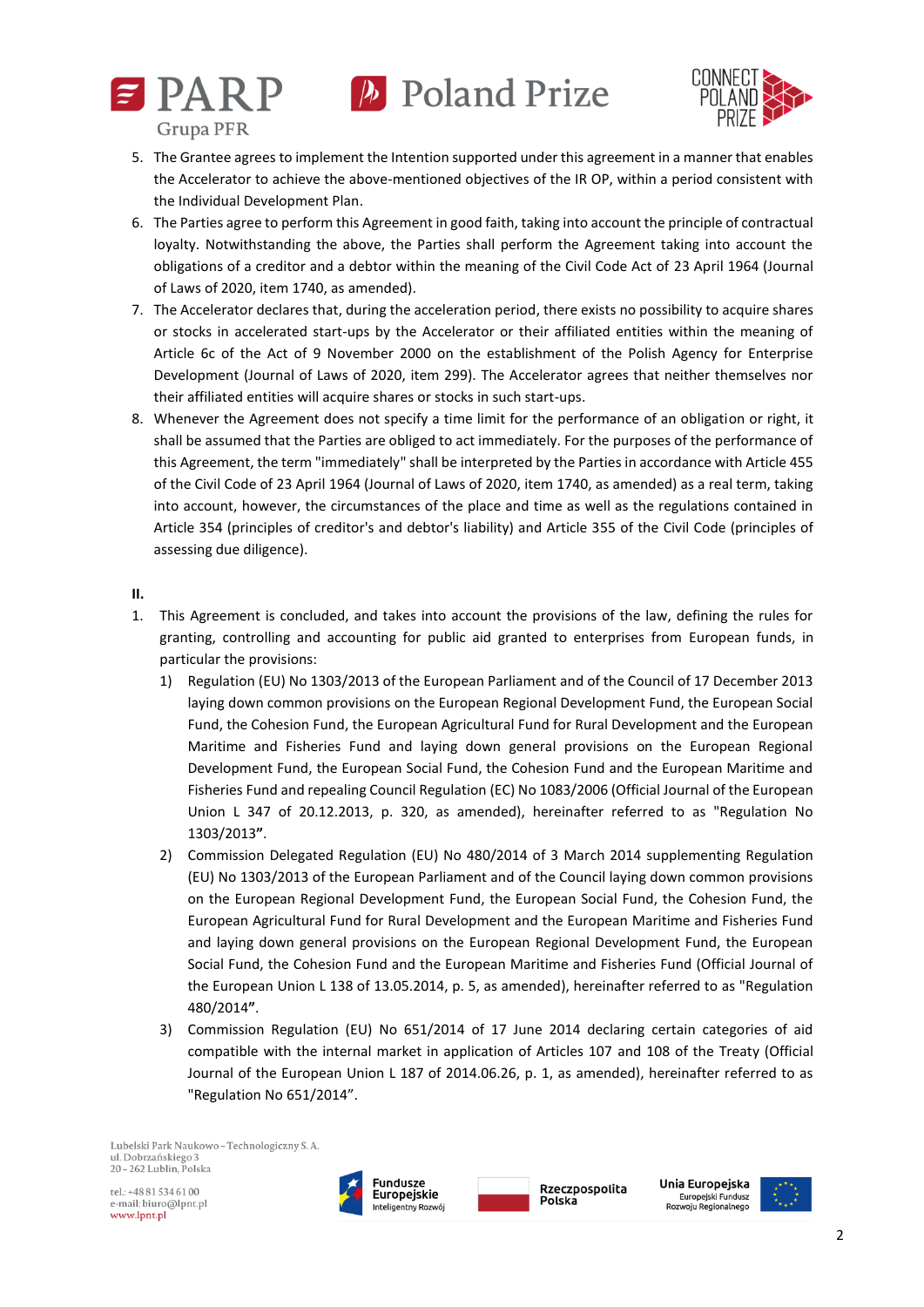



**Grupa PFR** 

- 4) The Act of 11 July 2014 on the principles for the implementation of programmes concerning cohesion policy financed in the financial perspective 2014-2020 (Journal of Laws of 2020, item 818, as amended), hereinafter referred to as the "Implementation Act".
- 5) The Act of 9 November 2000 on the establishment of the Polish Agency for Enterprise Development (Dz.U. of 2020, item 299), hereinafter referred to as "**PARP**".
- 6) The Act of 27 August 2009 on public finance (Journal of Laws of 2021, item 305), hereinafter referred to as "A.F.P.".
- 7) Regulation of the Minister of Infrastructure and Development of 10 July 2015 on granting financial aid by the Polish Agency for Enterprise Development under the Operational Programme Intelligent Development 2014-2020 (Journal of Laws of 2020, item 2133), hereinafter referred to as the "Regulation on financial aid".
- 2. The Accelerator specifies that the provisions of law determine the rights and obligations of the Parties and the rules of execution of this Agreement.
- 3. This Agreement is concluded in accordance with Polish law.
- 4. The court appropriate for the settlement of disputes between the Parties those not resolved amicably - shall be the court with jurisdiction over the registered office of the Accelerator.
- 5. This Agreement is drawn up in duplicate in Polish. Each copy of the Agreement is accompanied by a version of the Agreement in English. In the event of a linguistic discrepancy or interpretation of the provisions of the Agreement, it shall be deemed that the Polish language version of the Agreement shall be binding.

#### **§ 1 Definitions**

- 1. **The Accelerator (beneficiary) -** Lubelski Park Naukowo-Technologiczny S.A. acting as an entity referred to in Article 2 point 1 of the Implementation Act; an entity acting for the benefit of economic development or an entity acting for the benefit of innovation, in particular by offering micro and small entrepreneurs dedicated programmes based, among others, on advisory and mentoring support which, due to their individual character, aim at accelerating the process of product (including service) creation and its commercialisation.
- 2. **Acceleration -** activities implemented by the beneficiary for the benefit of the Grantee, described in the Individual Acceleration Plan, leading to the development of the Grantee's product, aimed at enabling the pilot implementation of the solution developed by the Grantee with the Technology Recipient or acquiring capital from the Investor.
- 3. **Investor (investment fund) -** an entity engaged in collective investment in transferable securities or other forms of investment.
- 4. **Grant -** funds of the OP-IE, which the beneficiary of the grant project entrusts to the Grantee, for the implementation of tasks covered by the intention of the Grantee.
- 5. **Individual Acceleration Plan -** a plan of work between the Accelerator, a Business Partner and the Grantee, lasting no longer than 10 months from the date of conclusion of the grant agreement for the implementation of the Acceleration Measure, covering professional activities leading to the development of the Grantee's product, aimed at enabling the pilot implementation of the start-up solution with its technology recipient or raising capital from the Investor; the Individual Acceleration Plan is described by:
	- (a) a detailed budget for the Individual Acceleration Plan and,
	- b) the Individual Acceleration Plan Schedule (hereinafter referred to as "HIPA").

Lubelski Park Naukowo - Technologiczny S. A. ul. Dobrzańskiego 3 20 - 262 Lublin, Polska

 $rel \cdot + 48815346100$ e-mail: biuro@lpnt.pl www.lpnt.pl



Rzeczpospolita Polska



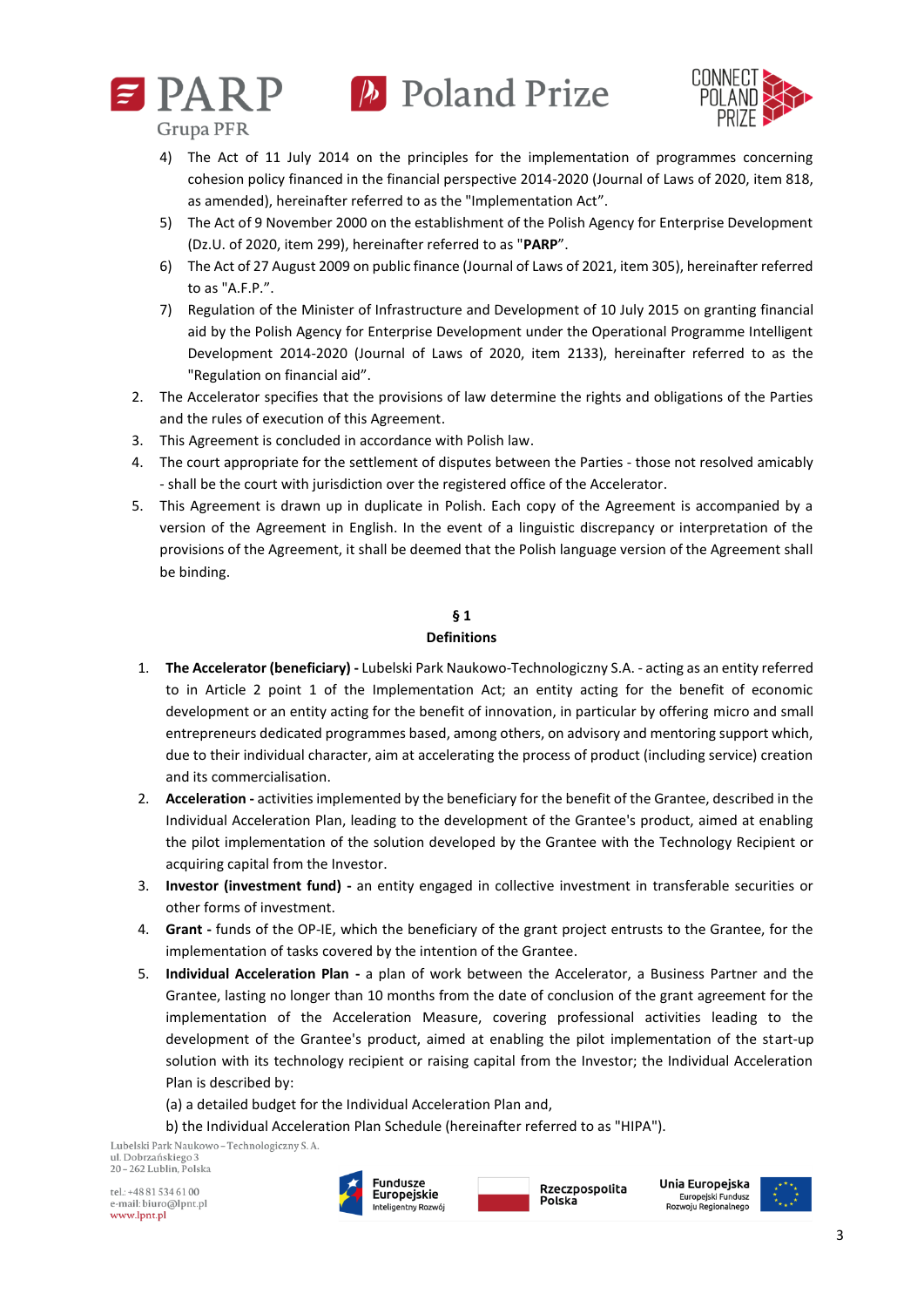





**Grupa PFR** 

The Individual Acceleration Plan cannot be changed without the approval of the Accelerator.

6. **Individual Development Plan -** the Accelerator's plan of work with the Grantee lasting no longer than 3 months from the date of the conclusion of the Grant Agreement for the implementation of the Softlanding and Development activities, including bridging activities to provide the Grantee with the necessary conditions for undertaking appropriate business activities and individualised activities necessary for developing the Grantee's business in Poland; the Individual Development Plan is described by:

(a) the detailed budget of the Individual Development Plan Constituting Annex No. 1 to this Agreement and,

b) Schedule of the Individual Development Plan attached as appendix no. 2 to this Agreement (hereinafter referred to as the "HIPR");

The Individual Development Plan may not be changed without the approval of the Accelerator in the form of an annex to the Agreement.

- 7. **Milestone(s) -** a planned, measurable, observable event necessary for the progress of an Individual Development Plan / Individual Acceleration Plan, the occurrence of which makes it possible to undertake activities connected to the achievement of the next milestone specified in the Individual Development Plan or Acceleration Programme Schedule or, (in the case of the final milestone), signifies the completion of the Individual Development Plan / Individual Acceleration Programme respectively.
- 8. **Irregularity -** according to Art. 2 par. 36 of Regulation 1303/2013 means any infringement of Union law or national law concerning the application of Union law resulting from an act or omission by an economic operator involved in the implementation of the EFSI which has, or would have, the effect of prejudicing the Union budget by charging an unjustified item of expenditure to the Union budget. In case of doubt, the term shall be interpreted in the light of the case law of the Court of Justice of the European Union and of national administrative and civil courts.
- 9. **PARP -** Polish Agency for Enterprise Development.
- 10. **Business Partner -** an entity that establishes cooperation with a start-up under Acceleration measures, interested in implementing the Grantee's solution or making a capital investment. Business Partners in the acceleration programme act as: Technology Recipients (e.g., small, large or medium-sized enterprises, public finance sector units) or Investors (investment funds), who will ultimately be involved in Stage II, referred to in Section 13 below, in the form and scope determined with the Accelerator and the Grantee.
- 11. **The Grantee's staff -** persons conducting work for the Grantee, falling within the catalogue established in Article 5 of Annex I to Regulation 651/2014.
- 12. **Post-acceleration -** activities aimed at maximising the project results achieved by a start-up as a result of Acceleration, providing, for example, continuation or extension of selected start-up development activities or maintaining their effects.
- 13. **Poland Prize acceleration programme -** a programme of the Accelerator's activities in separate rounds consisting of two stages, including the following activities: scouting, soft-landing and development (Stage I), acceleration (Stage II) and post-acceleration; based on intensive cooperation between the Grantee, the Accelerator and the Business Partner, as well as support in the form of a grant to enable pilot implementation of a start-up solution with a Technology Recipient or acquisition of capital from an Investor.
- 14. **Development -** individualised activities necessary for the development of the Grantee's business in Poland, related to, for example, building a start-up team or increasing its competencies, establishing relationships, developing the Grantee's product, promotion and acquiring a business partner by the

Lubelski Park Naukowo - Technologiczny S. A. ul. Dobrzańskiego 3 20 - 262 Lublin, Polska

 $rel \cdot + 48815346100$ e-mail: biuro@lpnt.pl www.lpnt.pl





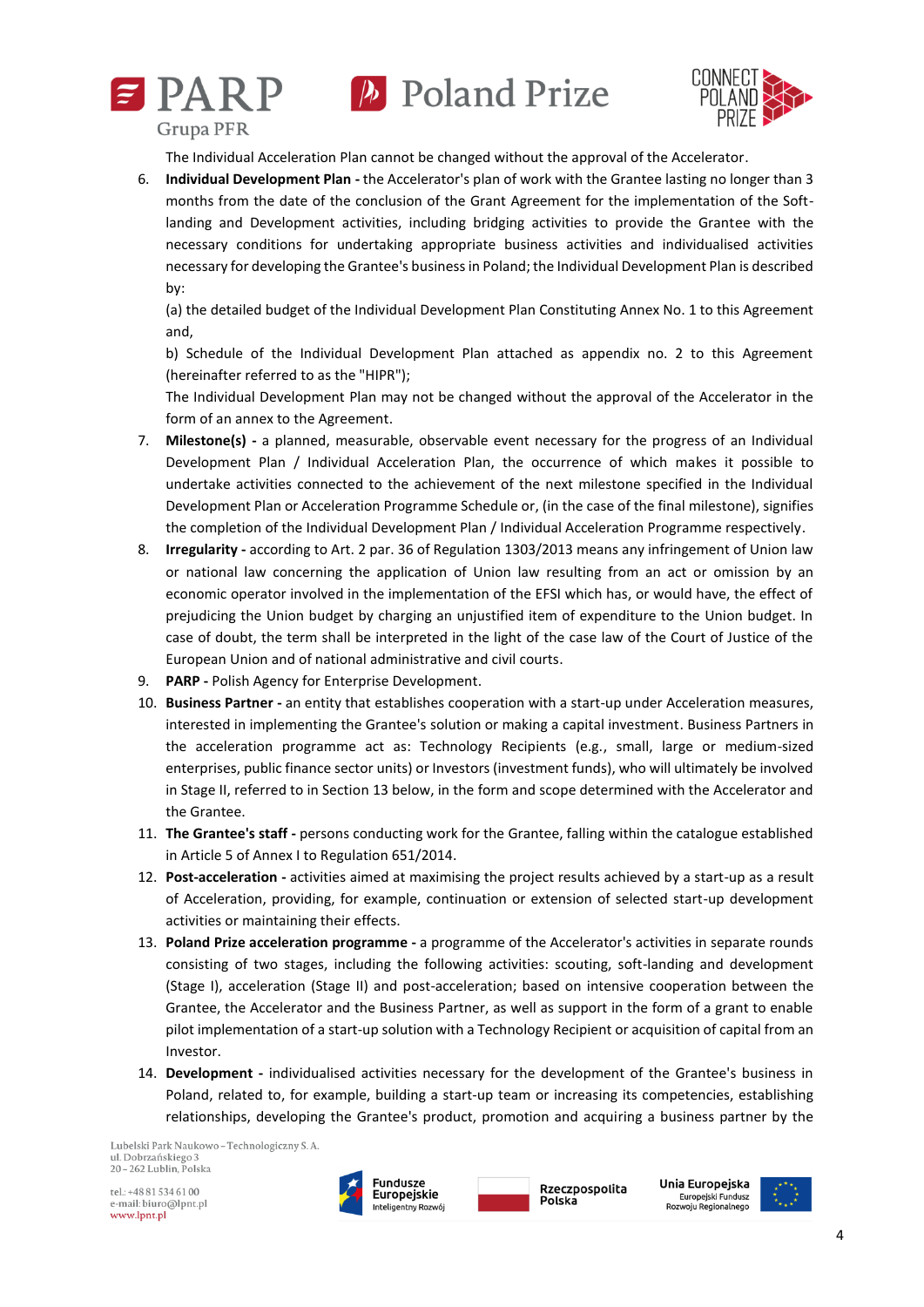





Grantee, including, but not limited to, the support of a "concierge" (dedicated advisor - tutor of a startup), referred to in § 11 of the Agreement.

- 15. **Soft-landing -** activities of a bridging nature aimed at providing the Grantee with the necessary conditions for the commencement of appropriate business activity, including, inter alia, the support of a "concierge" (dedicated advisor - guardian of the start-up).
- 16. **Eligibility Guidelines -** Guidelines on the eligibility of expenditure under the European Regional Development Fund, the European Social Fund and the Cohesion Fund for 2014-2020, issued by the minister in charge of development.
- 17. **Intention -** a set of organised activities, described in the Individual Development Programme or Individual Acceleration Programme, the progress of which is described by Milestones, aimed at achieving the objective of the Project.

## **§ 2 The Purpose and subject matter of the Agreement**

- 1. The subject of the Agreement is to define the terms and conditions for the transfer of the Grant to the Grantee, along with the rights and obligations of the parties to the Agreement.
- 2. This Agreement is concluded for a period of time lasting until completion of the Individual Development Plan, i.e., until ………………………………….
- 3. The correct execution of this agreement is the condition that the Grant Recipient can apply for development support, within the scope defined in the Individual Development Plan.
- 4. Under the terms of this Agreement, the Accelerator entrusts the Grantee with a Grant not exceeding PLN [..................] (in words:[..................])

The Grant is divided into two installments:

1) the installment intended for the implementation of the Soft landing stage - in the amount of [..................] PLN (in words:[..................], hereinafter referred to as the "1st installment of the Grant";

2) the instalments designated for the implementation of the Development stage in the amount of PLN [.................] (in words: [.................], (hereinafter referred to as 'II Grant instalment').

The Grant installments may be paid in parts.

- 5. The payment to the Grantee of the amount so defined, in the installments specified above, shall be conditional upon the fulfilment of all obligations arising under this Agreement and the applicable legal provisions. Failure to comply with the provisions of this Agreement, and applicable laws, may result in a refusal to pay the Grant or a request to the Grantee to return the Grant previously paid to him, in whole or in part.
- 6. The grant is one of public aid, provided under Article 22 of Regulation 651/2014 and Chapter 4 of the Financial Assistance Regulation.
- 7. The Grant is intended for the implementation of the project submitted by the Grantee, entitled "..........................................", accepted by the Accelerator, hereinafter referred to as "Project".
- 8. The Grant is intended solely for the implementation of the Project and may not be used for any other purpose.

## **§ 3**

## **Polish Agency for Enterprise Development**

The Parties declare that they are aware that PARP is the Intermediary Body under the OP IR within the meaning of the Implementation Act and provides co-financing to the Accelerator only, while the Grant is entrusted to the

Lubelski Park Naukowo - Technologiczny S. A ul. Dobrzańskiego 3 20 - 262 Lublin, Polska







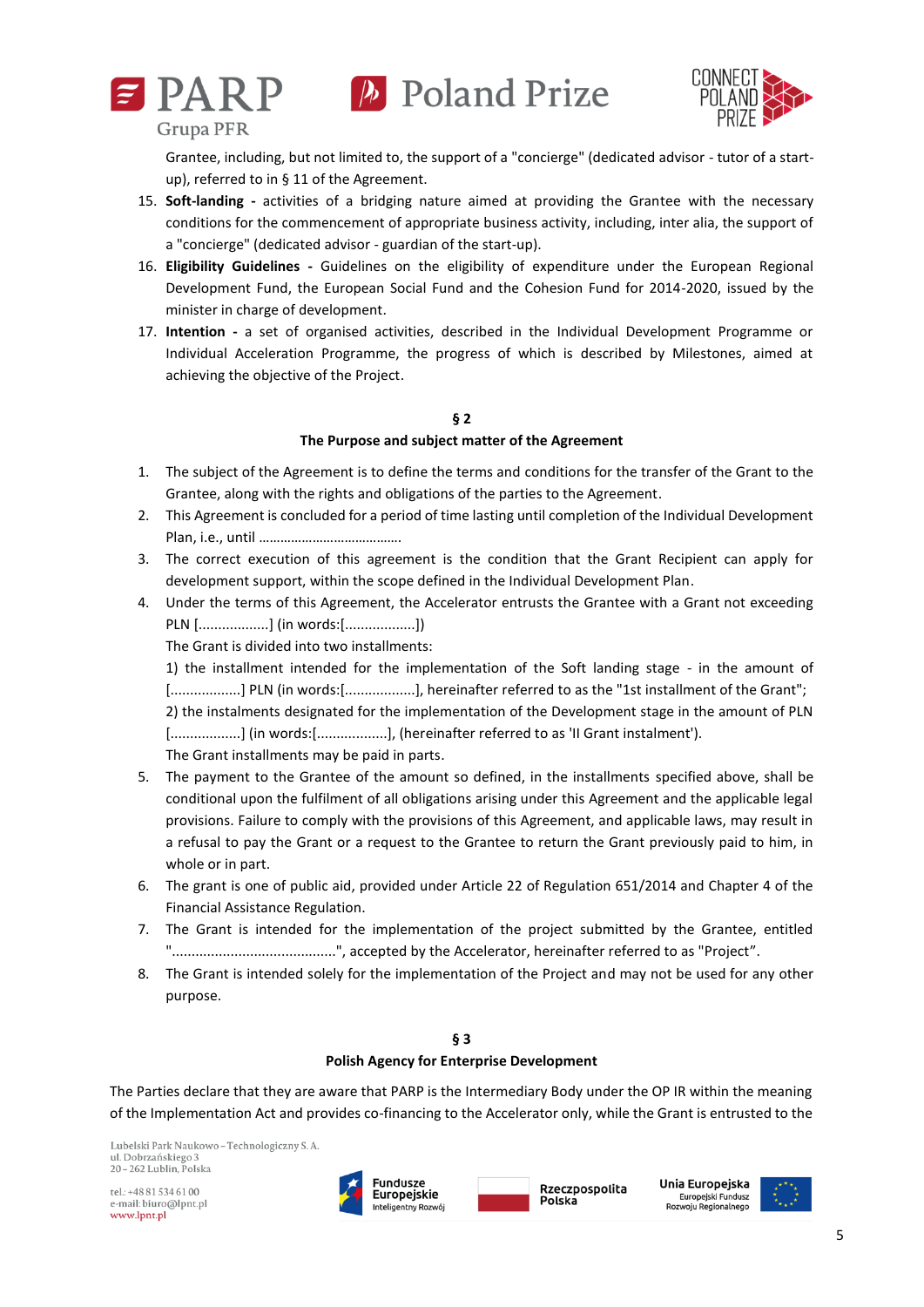



Grant Recipient by the Accelerator and therefore:

- a) the Grantee shall have no claims against PARP in connection with this Agreement, including in respect of the Grant or its payment;
- b) PARP does not have any obligations towards the Grantee;
- c) PARP has control rights resulting from the Agreement and legal regulation towards the Accelerator and the Grantee.

#### **§ 4 Conditions for granting public aid to the Grantee**

- 1. In connection with the fact that the Grant constitutes public aid, the Grantee declares that:
	- 1) they have an enterprise within the meaning of Article 1 of Annex I to Regulation 651/2014 and Commission Recommendation 2003/361/EC of 6 May 2003 concerning the definition of micro, small and medium-sized enterprises (Official Journal of the EU L 124 of 20.05.2003, p. 36);
	- 2) they have not been listed on the stock exchange within the past 5 years from the date of entry in the relevant register or registers;
	- 3) they have not been established by way of merger;
	- 4) they have not yet distributed any profits;
	- 5) have not taken over the activity of another undertaking;
	- 6) meets the criteria of a micro or small entrepreneur within the meaning of Article 2 (1) and (2) of Regulation 651/2014;
	- 7) they are not an excluded entity as referred to in Article 207 of the A.f.p.;
	- 8) they are not an entity referred to in Article 25 (1) of the Act of 30 April 2004 on proceedings in public aid cases (Journal of Laws of 2021, item 743)
	- 9) there are no circumstances referred to in Article 12(1)(1) of the Act of 15 June 2012 on the effects of delegating work to foreigners unlawfully residing in the territory of the Republic of Poland (Journal of Laws of 2012, item 769, as amended) resulting in the exclusion of the Grantee from the possibility of receiving funds allocated for the implementation of programmes financed with the European funds;
	- 10) there are, and will be, no circumstances indicated in the Act of 28 October 2002 on the responsibility of collective entities for acts prohibited under penalty (Journal of Laws of 2020, item 358, as amended).
- 2. The Grantee declares that, during the period of performing the obligations set out in this Agreement, they will fulfil the conditions of Measure 2.5 OP IE, which means that they will operate in the form of a capital company in which at least half of the shares or stocks are held by persons who are not Polish citizens, and at least one member of the company's management board is a non- Polish citizen.
- 3. The Grantee declares and agrees that in conducting their business, implementing the Intention and performing the provisions of this Agreement they will comply with the applicable provisions of EU and Polish law, in accordance with the obligations stipulated in Article 6 of Regulation 1303/2013.
- 4. The Grantee declares and agrees that in carrying out their business activities, in implementing the Intention and in performing the provisions of this Agreement, they will respect the principle of promoting equality between men and women and of equal, non-discriminatory behaviour, arising from Article 7 of Regulation 1303/2013. Respect for this principle requires the prevention of all forms of discrimination based on sex, racial or ethnic origin, religion or belief, disability, age or sexual orientation. In addition, the Grantee will take into account the obligation to ensure accessibility to the place of activity for persons with disabilities.

Lubelski Park Naukowo - Technologiczny S. A. ul. Dobrzańskiego 3 20 - 262 Lublin, Polska





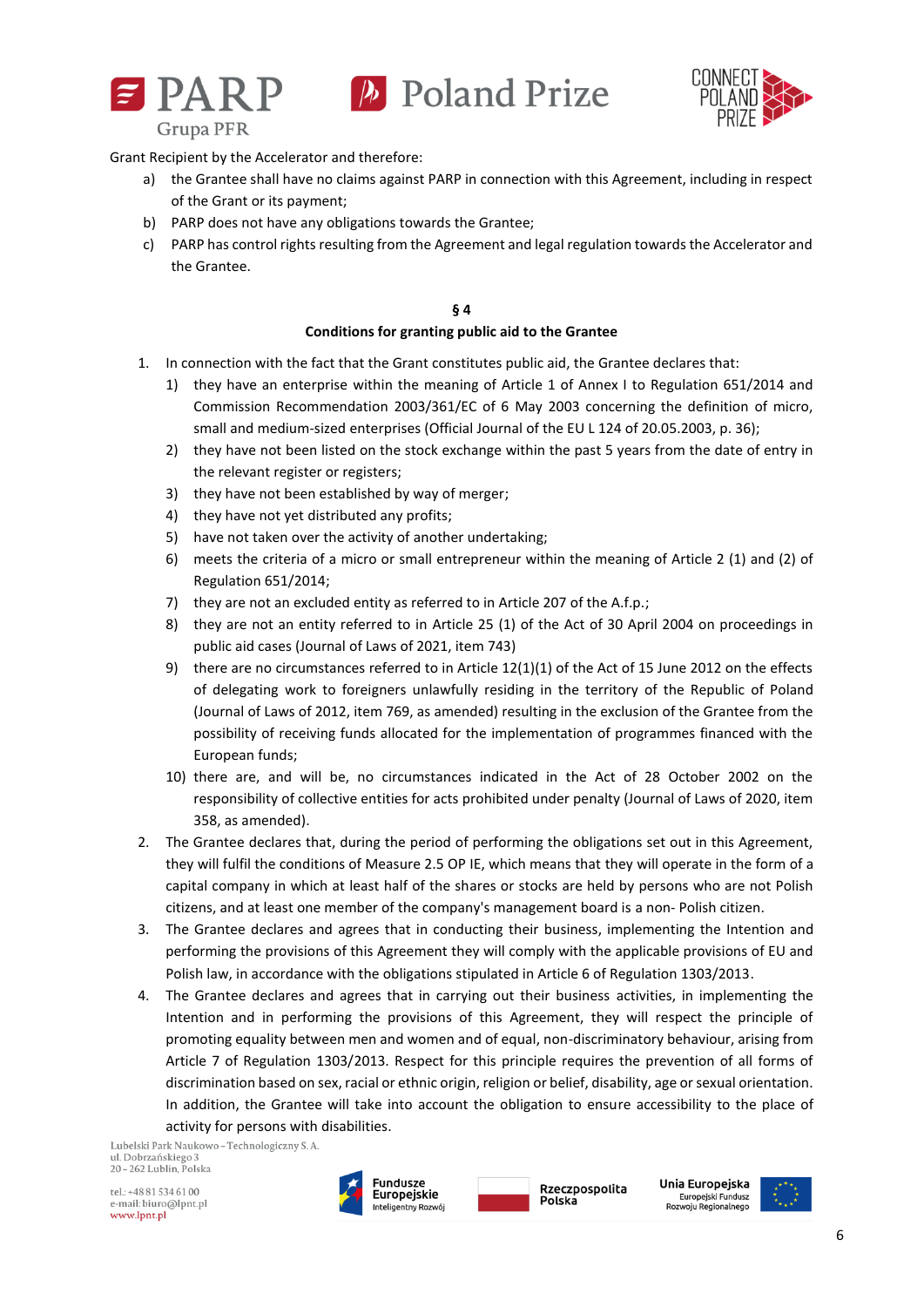



- 5. The Grantee declares and agrees that in conducting their business, implementing the Intention and performing the provisions of this Agreement, they will respect the principle of sustainable development, resulting from Article 8 of Regulation 1303/2013. In this connection, the Grantee will, in particular, take into account environmental protection requirements, the need for resource efficiency, and the obligation to adapt their business to climate change.
- 6. The Grantee declares and agrees that when selecting suppliers or service providers, they shall respect the provisions of: Article 2 of the Treaty on European Union (TEU), Article 10 of the Treaty on the Functioning of the European Union (TFEU) and Art. 21 of the Charter of Fundamental Rights of the European Union - therefore the selection of suppliers or contractors shall not be influenced by gender, race, colour, ethnic or social origin, genetic features, language, religion or belief, political or any other opinion, membership of a national minority, property, birth, disability, age or sexual orientation. At the same time, the Grantee shall indicate that the place where services are provided is adapted to the performance of activities by persons with disabilities.
- 7. The transfer of the Grantee's business activities to Mazowieckie Voivodship during the period of performance of this Agreement shall require the prior, written and unequivocal consent of the Accelerator.
- 8. The Grantee declares and agrees that the subject matter of the Intention notified by the Grantee does not concern the types of activities specified in:
	- 1) provision of § 4 (3) of the Regulation of the Minister of Infrastructure and Development of 10 July 2015 on granting financial aid by the Polish Agency for Enterprise Development under the Operational Programme Intelligent Development 2014-2020;
	- 2) the provision of Article 1 of Regulation 651/2014;
	- 3) the provision of Article 3(3) of the Regulation (EU) No 1301/2013 of the European Parliament and of the Council of 17 December 2013 on the European Regional Development Fund and specific provisions concerning the Investment for growth and job objectives and repealing Regulation (EC) No 1080/2006.

## **§ 5 Addressing conflicts of interest**

- 1. The parties agree to exercise their respective responsibilities and powers in a manner that precludes conflicts of interest.
- 2. For the purposes of this Agreement, a conflict of interest exists where the impartial and objective performance of duties or power is compromised for reasons involving family, personal life, political affinity or connection with any country, economic interest or any other direct or indirect personal interest.
- 3. The Accelerator shall take measures to detect possible conflicts of interest, cases of corruption, fraud, double financing and circumvention of common law, and the Grantee shall be required to provide all information and documents making it possible to establish the facts in this respect, and to require their staff to submit such data and information.
- 4. The Grantee agrees that during the period of performance of this Agreement they shall conduct all transactions at arm's length within the meaning of Article 2(89) of Regulation 651/2014 - meaning that the terms and conditions of the transactions between the contracting parties do not differ from those that would be determined by independent undertakings, and do not contain any element of collusion. Any transaction that results from an open, transparent and non-discriminatory process is considered to meet the arm's length principle.

Lubelski Park Naukowo - Technologiczny S. A. ul. Dobrzańskiego 3 20-262 Lublin, Polska

 $rel \cdot + 48815346100$ e-mail: biuro@lpnt.pl www.lpnt.pl





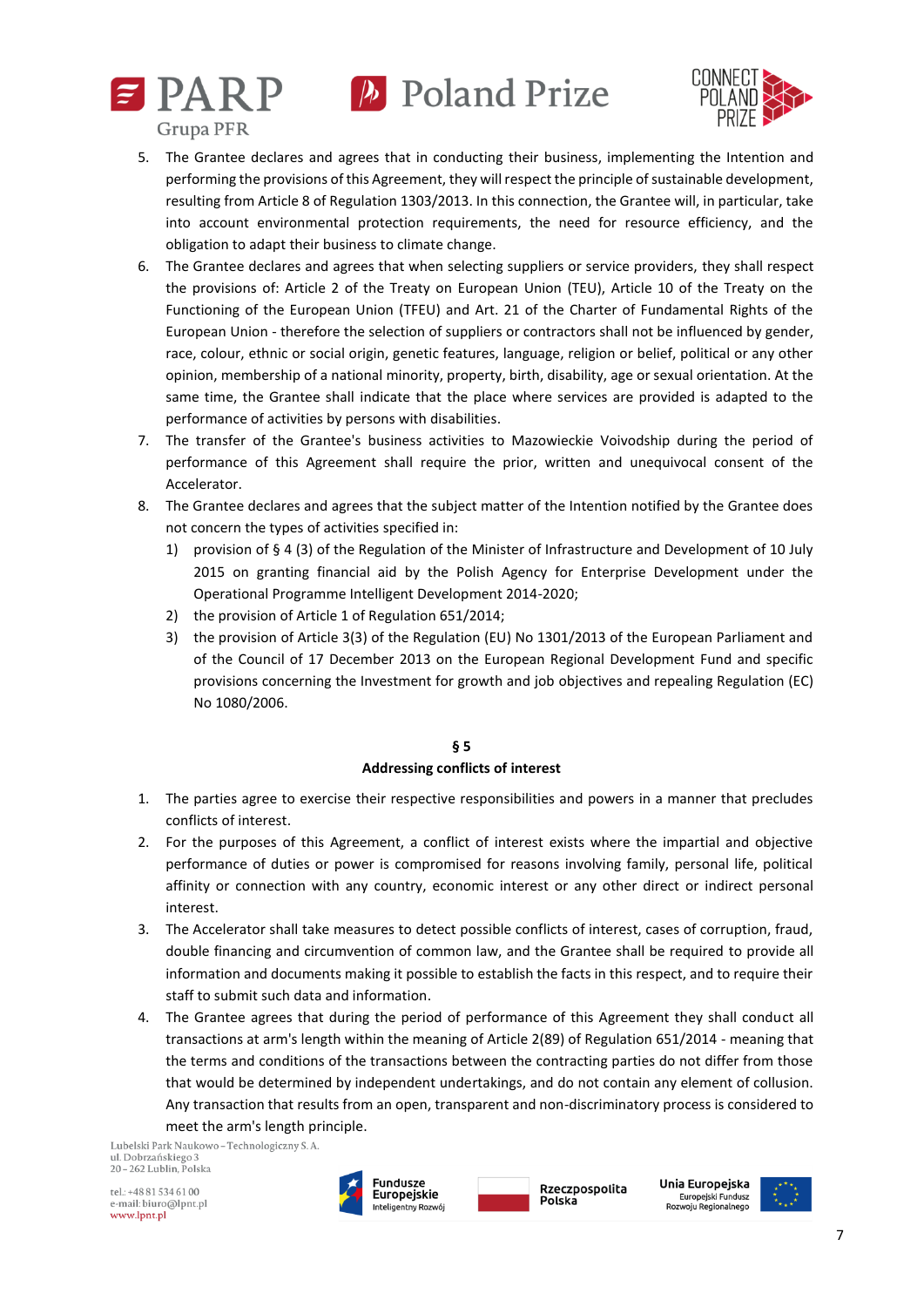





**Grupa PFR** 

- 5. The business partner may not be affiliated with the grantee within the meaning of Article 6c (2) of the AARP.
- 6. During the period of implementation of this Agreement, the Grantee may not purchase goods or services from affiliated or partner entities within the meaning of Article 3 (2) and (3) of Annex I to Regulation 651/2014. The Accelerator stipulates that the assessment of affiliations will be carried out taking into account the case law of the Court of Justice of the European Union and the decision-making practice of the European Commission, as well as the acquis of the Polish administrative and civil courts.
- 7. Notwithstanding the provision of Subection 4, the Grantee may not purchase goods or services from entities which, directly or through other entities, have a personal or capital relationship with the Grantee. Personal or capital links are understood as links between the Grantee, or members of the Grantee's bodies, and the contractor or members of the contractor's bodies, consisting of:
	- 1) participating in the company as a partner in a civil partnership or partnership;
	- 2) holding at least 10% of shares or stocks;
	- 3) performing the function of a member of a supervisory or managerial body, proxy or attorney;
	- 4) being in such a legal or factual relationship that may raise justified doubts as to their impartiality in the selection of the economic operator, in particular being married, in a straight line, in a relationship of kinship or affinity in the collateral line to the second degree, or in a relationship of adoption, custody or guardianship.
- 8. During the term of the Agreement, the Grantee shall not assign to another party any rights, obligations or receivables under the Agreement, without the express and written consent of the Accelerator.
- 9. Each Party is obliged to inform any other Party immediately of the occurrence, of circumstances, justifying the suspicion of a Conflict of Interest. Such information must have justification.
- 10. No later than 14 days after receiving the information referred to in Section 9, the other Party must respond to it.
- 11. In the event of a conflict of interest, the Parties shall proceed in good faith to assess the feasibility of remedying any such event, subject to Subsection 12.
- 12. If the Accelerator determines that a conflict of interest has occurred as a result of an intentional or knowing act or omission of the Grantee, or was intended to circumvent the provisions of the Agreement, or resulted from gross negligence, the Accelerator is entitled to terminate the Agreement.
- 13. If a conflict of interest concerns the purchase of products or services, the cost of such products or services becomes ineligible expenditure and is not subject to support from the funds of Measure 2.5 OP IE.

## **§ 6**

## **Conditions for the transfer of the Grant**

- 1. The Grant shall be paid to the Grantee in installments (parts) upon fulfilment of the conditions indicated in this section to the following bank account number: ………………………………………………….
- 2. The rules for approving expenditure from the account referred to in Subsection 1 are laid out in the provisions of § 9.
- 3. The grant is paid to cover costs necessary for the implementation of the Soft-landing and Development activities - while assistance for these activities may not exceed a total of PLN ...................... The grant is awarded in order to provide the Grantee with the necessary conditions for commencing and developing business activity in Poland.

The amount of the Grant referred to in Subsection 3 is determined in the Detailed Budget of the Individual Development Plan, which is an annex to this Agreement.

Lubelski Park Naukowo - Technologiczny S. A. ul. Dobrzańskiego 3 20 - 262 Lublin, Polska





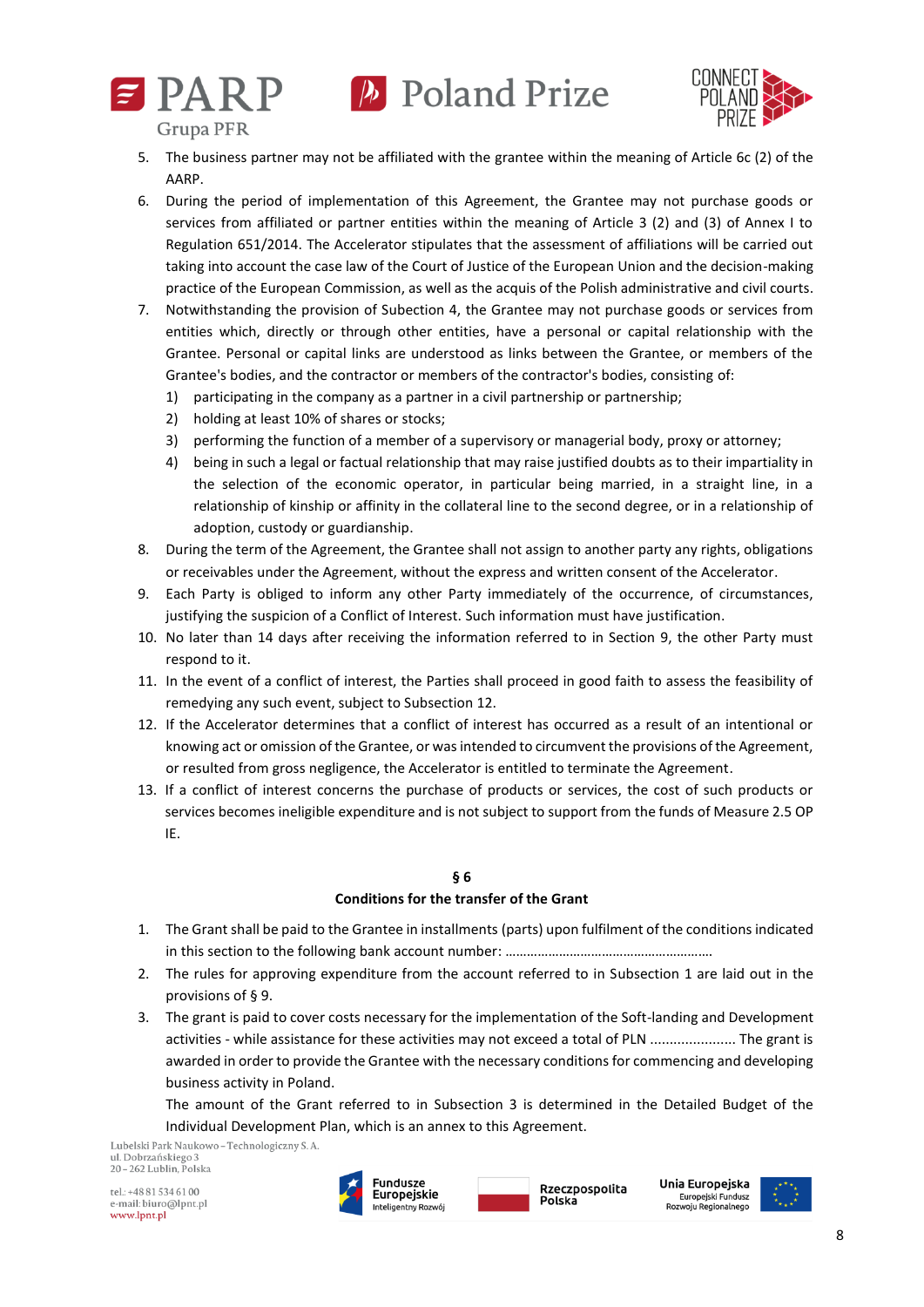



The detailed budget of the Individual Development Plan is subject to approval by the Accelerator and the Grantee. The Accelerator will approve the Detailed Budget of the Individual Development Plan if it is in accordance with the provisions of this Agreement and ensures the achievement of the objective of the Intention pursued by the Grantee.

- 4. The HIPR Individual Development Plan Schedule attached to this Agreement is provided a milestone, which means that:
	- 1) the Grantee is engaged in a business activity confirmed by an entry in the Register of Entrepreneurs of the National Court Register, which conditions the transfer of the first installment of the Grant to the Grantee, and
	- 2) The Grantee has established cooperation with a Business Partner, confirmed in writing by both cooperating parties, which conditions the transfer of the 2nd Grant installment to the Grantee.
- 5. The Grantee is required to enter into cooperation with a Business Partner within the timeframe specified in the Individual Development Plan Schedule, by ...................... If this obligation is breached, the Grantee is deemed not to have entered into cooperation with a Business Partner and the milestone has not been achieved.
- 6. The achievement of the milestone referred to in Subsection 5 is documented by:
	- 1) Information from the KRS Register of Entrepreneurs, taken in accordance with the provisions of the Act of 20 August 1997 on the National Court Register (Journal of Laws of 2021, item 112, as amended), and
	- 2) The Agreement concluded with the Business Partner. The Accelerator stipulates that the Agreement with the Business Partner will be reviewed for compliance with this Agreement and applicable laws. The Accelerator has the right to require that the Business Partner Agreement be deemed to have met a Milestone subject to any amendments or reservations to that Agreement required by the Accelerator. The right so defined will be exercised by Accelerator exclusively to protect public funds and within the limits of the law, in particular those covered by the acts indicated in the preamble of this Agreement.
- 7. In the case of failure to achieve a HIPR milestone, the settlement amount established for it may not be paid to the Grantee - with the proviso that the achievement of the HIPR indicator confirming the fulfilment of the condition indicated in Subsection 6 point 1 enables the payment of the part of this settlement amount corresponding to the costs of the Soft-landing activity, subject to the provision of § 8 Section 1 point 1 of the Agreement.
- 8. Information on the achievement, or non-achievement, of a Milestone shall be prepared in writing by the Accelerator. The Accelerator prepares the Information on the basis of materials and documents provided by the Grantee and, if applicable, on the outcome of inspections carried out on the Grantee.
- 9. The Grantee is entitled to submit objections regarding the content of the Information referred to in Subsection 9. The Accelerator will consider such objections within 21 days of their submission. In order to consider any objections, the Accelerator may carry out an audit in accordance with the provisions of § 14 of the Agreement. The commencement of an audit suspends the time limit for the examination of objections.
- 10. The payment of the final part of the second installment of the Grant depends on the results of the audit, carried out by the Accelerator in accordance with the provisions of § 14 of the Agreement. A positive result of the audit - confirming the fulfilment of obligations under the Agreement - requires the Accelerator to pay the final part of the Grant.

Lubelski Park Naukowo - Technologiczny S. A. ul. Dobrzańskiego 3 20 - 262 Lublin, Polska





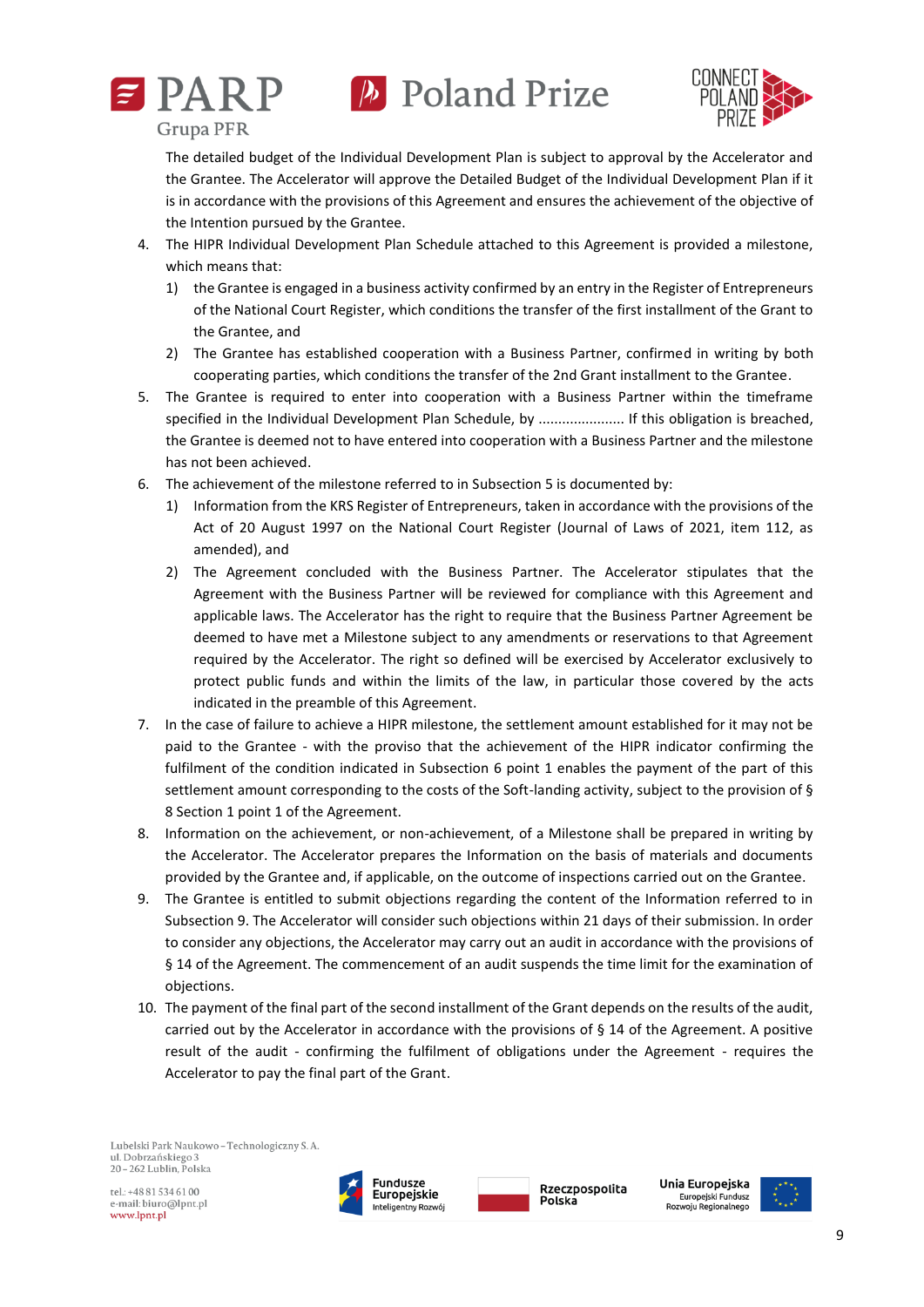



- 11. Subject to the provisions of § 8 of the Agreement setting out the rules for the payment of advances, the Grant is paid by the Accelerator within 30 days of the positive results of the audit referred to in Subsection 11.
- 12. The Grantee shall be entitled to fund the execution of the Agreement from their own resources.
- 13. The Accelerator may suspend payment of the next installment of the Grant or part of the installment of the Grant in the event that:
	- 1) the Grantee fails to submit to, or obstructs inspection or monitoring activities, including obstructing the concierge (Grantee's supervisor) access to information;
	- 2) The Grantee fails to submit documents or information concerning the performance of the Agreement within the timeframe resulting from the Agreement or at the request of the Accelerator;
	- 3) The Accelerator obtains information justifying the presumption that the Grantee has misled the Accelerator as to the objectives or degree of performance of the Agreement or the statements or documents submitted;
	- 4) The Accelerator obtains information justifying the presumption that the Grantee has breached the provisions of this Agreement;
	- 5) The Accelerator becomes aware of the occurrence of circumstances that may necessitate the termination of this Agreement, or the demand for return of the Grant paid to the Grantee.
	- 6) Implementation of the provisions of the Agreement have not commenced for more than 4 weeks from the date of signing the Agreement and the Accelerator has not been informed as to the reasons for the delay;
	- 7) The Grantee has ceased operating; bankruptcy proceedings have been initiated against them under the provisions of the Act of 28 February 2003. Bankruptcy Law (Dz. U. of 2020, item 1228, as amended) or the provisions of Regulation (EU) 2015/848 of the European Parliament and of the Council of 20 May 2015 on insolvency proceedings (OJ L 141 of 5.6.2015, pp. 19-72).
	- 8) The Grantee has spent the Grant funds contrary to the Agreement, in particular for purposes other than those indicated in the HIPR.
	- 9) In order to obtain aid, the Grantee has submitted false statements or documents or concealed information relevant for the assessment concerning the possibility of granting public aid to the Grantee.
	- 10) The Grantee is under a legal obligation to return the aid resulting from the decision of the European Commission declaring the aid illegal and incompatible with the internal market;
	- 11) The Grantee has failed to establish a guarantee within the time limit referred to in § 19 of the Agreement.

## **§ 7**

## **Budgetary principles**

- 1. The detailed budget of the Individual Development Programme attached to this Agreement presents the calculation of expenses of the Grantee necessary to start and develop business activity in Poland.
- 2. The calculation referred to in Subsection 1 shall take into account exclusively expenditure meeting the general eligibility conditions set out in the eligibility guidelines, i.e., expenditure which is necessary, justified and reliable assessed for each individual development programme.
- 3. The grantee and the concierge shall carry out market analysis for all expenditure presented in the budget and document how this analysis was carried out. The analysis is carried out in accordance with the provisions of the Guidelines on eligibility.

Lubelski Park Naukowo - Technologiczny S. A. ul. Dobrzańskiego 3 20 - 262 Lublin, Polska

tel.: +48 81 534 61 00 e-mail: biuro@lpnt.pl www.lpnt.pl





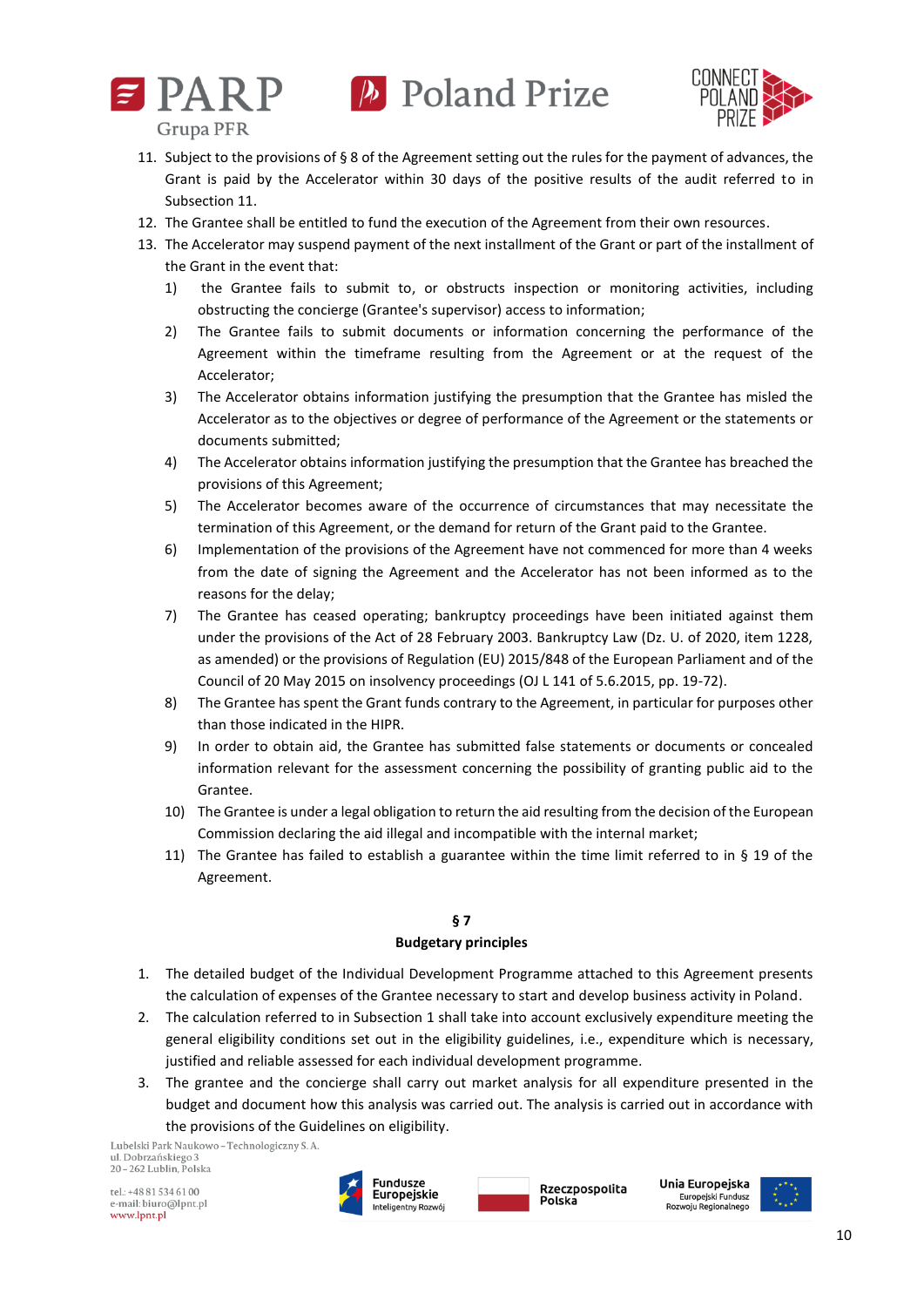





In connection with the analysis referred to in Subsection 3, the Accelerator verifies the expediency, rationality and effectiveness of the expenditure included in the budget. The Accelerator carries out this verification taking into consideration the rules set out in Article 44(3) of the P.F.R. If the Accelerator demonstrates that the expenditure proposed by the Grantee does not comply with these principles, they will refuse to approve it. In this case, the questioned expenditure may not be covered by the detailed budget of the Individual Development Programme.

## **§ 8**

## **Rules for the payment of advances**

- 1. HIPR may take into account the payment of the settlement amount (Grant) to the Grantee in the form of an advance payment, under the following rules:
	- 1) for the Soft-landing measure, the maximum value of the advance payment shall be 100% of the eligible costs set out in the Detailed Budget of the Individual Development Plan;
	- 2) for the Development measure, the maximum value of the advance payment is up to 40% of the eligible costs set out in the detailed budget of the Individual Development Plan.
- 2. The payment of the advance is conditional upon:
	- 1) establishment of bank account referred to in § 9 of this Agreement,
	- 2) payment of a guarantee for the proper performance of the Agreement, in accordance with § 19 of the Agreement.
- 3. The decision on disbursement of the installment as an advance payment will be made individually by the Accelerator on the basis of the Grant Recipient's application, and will depend on the assessment of the justification provided by the Grant Recipient.

## **§ 9 Bank account**

## 1. All payments by the Accelerator to the Grantee made in performance of this Agreement shall be made to the Grantee's bank account, denominated in Polish currency, at: ..........................., account no.:

- 2. Along with the milestone report, the Grantee will be required to declare that expenditure or transfers were not made to a personal or equity affiliate nor a partner entity.
- 3. The Accelerator does not consent to the transfer of funds paid under this Agreement to another account of the Grantee or to the account of an affiliate or partner.
- 4. The Accelerator shall have the right to request additional clarification from the Grantee if they have doubts as to the compliance of the expenditure with this Agreement.
- 5. In the event of changing the bank account referred to in Subsection 1, the Grantee is required to immediately notify the Accelerator and sign an appropriate annex to the Agreement. In order to conclude the annex, the Grantee is obliged to submit to the Accelerator a certificate from the bank confirming that he/she is the owner of the new bank account. A Breach of the provisions of this Section will result in the fact that the payment made by the Accelerator to the bank account indicated in the Agreement will be considered as proper performance of this Agreement, and the Grantee will not have any claims against the Accelerator in any such case.



Lubelski Park Naukowo - Technologiczny S. A. ul. Dobrzańskiego 3 20 - 262 Lublin, Polska

…………………………………

tel.: +48 81 534 61 00 e-mail: biuro@lpnt.pl www.lpnt.pl



Rzeczpospolita Polska

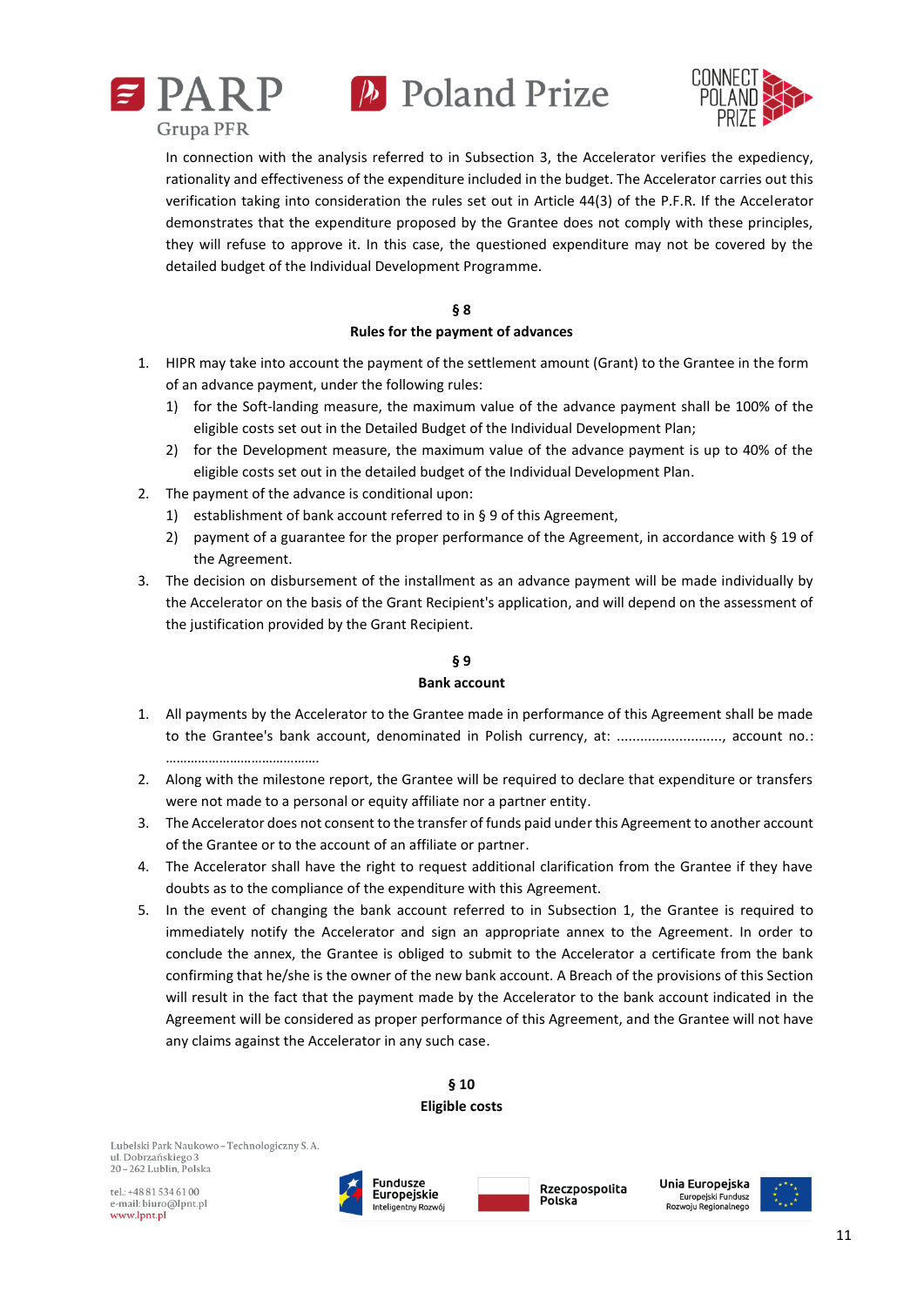



**Grupa PFR** 

- 1. Subject to the provisions of this Section, eligible expenditure shall be that indicated in the HIPR.
- 2. Expenditure is eligible if incurred for:
	- 1) salaries of persons participating in the Individual Development Programme; including persons engaged by the Grantee under civil law contracts,
	- 2) the purchase of services,
	- 3) the purchase of fixed assets,
	- 4) the purchase of intangible assets,
	- 5) the implementation of information and promotion activities.
- 3. Any expenditure not covered by the HIPR is ineligible.
- 4. Expenditure incurred by the Grantee on value added tax (VAT) is not eligible.
- 5. The conclusion of this Agreement is not tantamount in recognizing as eligible all costs incurred during its implementation. In the event of a breach of the provisions of this Agreement, or the provisions of the Eligibility Guidelines, the Accelerator may consider the expenditure ineligible.
- 6. To assess the eligibility of expenditure, the Accelerator applies the provisions of the Eligibility Guidelines, in particular Chapter 6.2 of the Guidelines.
- 7. Due to the nature of the public aid granted to the Grantee, and the settlement of expenditure by means of installments, the Grantee shall not apply the procedures for the selection of contractors referred to in chapter 6.5 of the Eligibility Guidelines.
- 8. The Accelerator establishes the following as the specific conditions for the eligibility of expenses:
	- 1) The cost of Soft-landing activities must include the cost of purchasing the services of a "concierge" - the Grantee's mentor, up to 50% of the amount of the costs of Soft-landing activities. The Parties agree that the cost of purchasing the services of the concierge shall not be less than 20% of the amount of the costs of the Soft-landing activities.
	- 2) Development Activity Costs must include the cost of purchasing the services of a "concierge" the Grantee's mentor, up to 20% of the amount of the Development Activity Costs. The parties agree that the cost of purchasing concierge services will be no less than 5% of the amount of the costs of the Development activities.
- 9. Failure by the Grantee to purchase concierge services constitutes a material breach of this Agreement, entitling the Accelerator to terminate this Agreement by giving one month's notice.

## **§ 11 Concierge – The Grantee's guardian**

- 1. The concierge or start-up supervisor is appointed by the Accelerator from among candidates with appropriate knowledge and professional experience. The grantee enters into a civil law agreement with the concierge indicated by the Accelerator, specifying as a minimum: the rules for determining the amount of remuneration, the work time of the concierge, the mode of communication between the parties to this agreement, the scope of duties of the concierge and the rules of confidentiality.
- 2. The primary duty of the concierge shall be to provide answers to the Grantee's questions and to provide substantive support for the Grantee's business activities in Poland. The concierge is authorised to point out risks to the Grantee in terms of decisions made by the Grantee.
- 3. The concierge shall provide substantive, consultative and operational support to the Grantee, including but not limited to: optimal tailoring of services to the individual needs of the Grantee, support in the preparation of the Individual Development Programme, setting and monitoring the progress of the development programme based on Milestones, access to relevant Technology Experts and business mentors.

Lubelski Park Naukowo - Technologiczny S. A. ul Dobrzańskiego? 20-262 Lublin, Polska





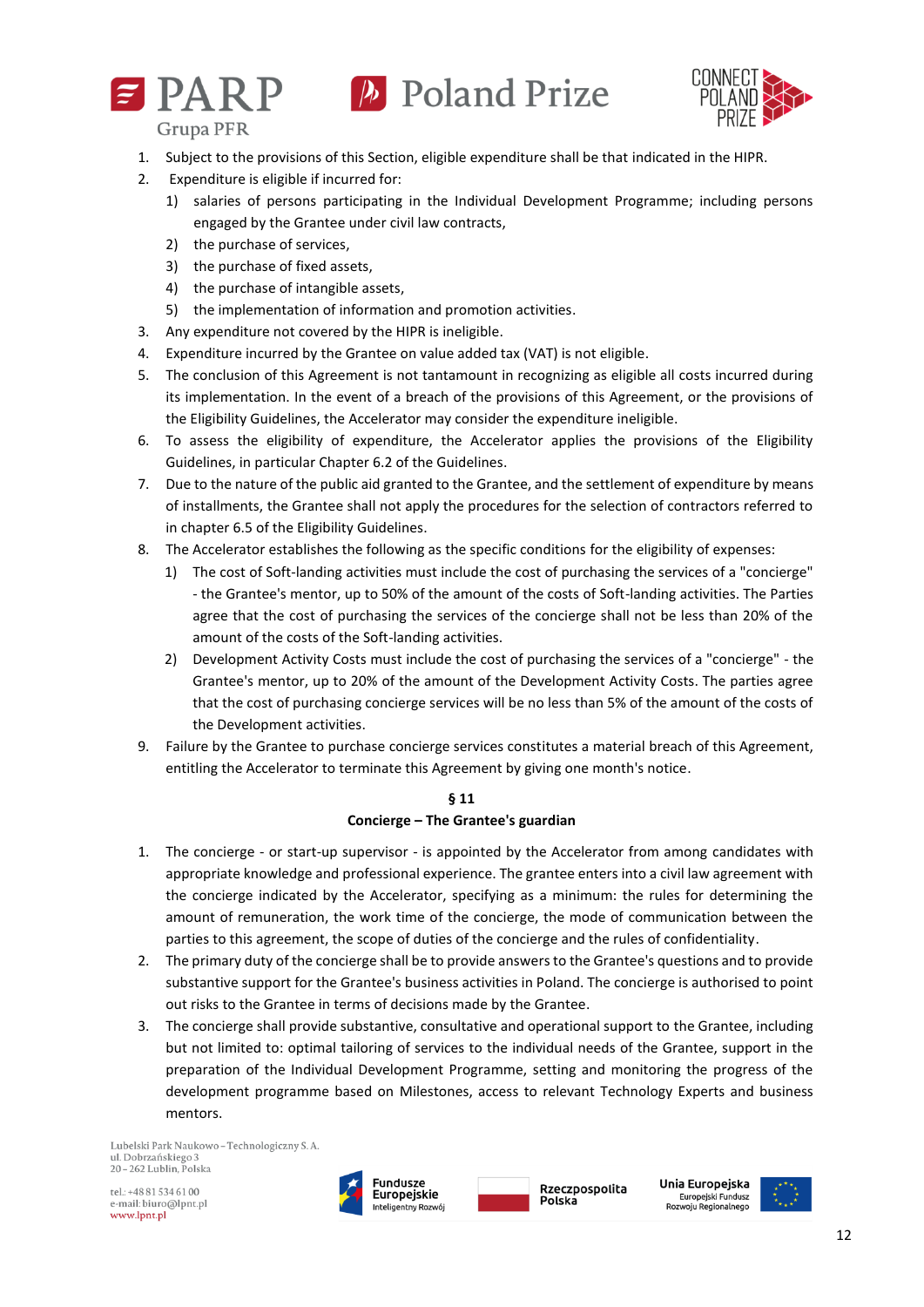



- 4. The agreement between the Grantee and the concierge must stipulate that the concierge is entitled to have access to all information about the Grantee's activities, including expenditure incurred under this Agreement.
- 5. The concierge is authorised to conduct inspections of the Grantee. The provisions of § 14 of the Agreement shall apply accordingly.
- 6. The exchange of information between the Accelerator and the concierge concerning the affairs of the Grantee shall not constitute a breach of the principle of confidentiality referred to in Subsection 1.
- 7. The Grantee shall be entitled to make a request to the Accelerator to change the concierge. Such a request must include justification. The Accelerator is not bound by the Grantee's request. The Accelerator shall consider the Grantee's application within 21 days of its submission.

## **§ 12**

## **Supervision by the Accelerator**

- 1. The Accelerator is authorised to control and supervise the performance of the Agreement.
- 2. The right of inspection is to be understood as meaning that the Grantee is required to provide the Accelerator with all documentation or information describing how the Agreement is performed. The right of supervision is to be understood as meaning that the Accelerator has the right to request the Grantee to change the way of performing the Agreement if it is determined that the Grantee is performing the Agreement in a manner that violates its provisions.
- 3. The Accelerator has the right to make copies of all documents originating from the Grantee or at the disposal of the Grantee concerning the implementation of this Agreement. These documents will be forwarded to PARP and other authorised bodies, in particular those indicated in § 14, Subsection 3 of this Agreement.
- 4. The Accelerator conducts on-going monitoring on the progress of the Individual Development Plan, with particular emphasis placed on its compliance with HIPR respectively.
- 5. Upon request by the Accelerator, the Grantee shall promptly provide all documents, material and information relating to the performance of the Agreement.
- 6. The Grantee shall comply with the instructions of the Accelerator, issued in connection with the right to inspect and supervise regarding: the removal of identified irregularities, non-compliances or risks.
- 7. The Grantee is obligated to immediately inform the Accelerator of any threats, inconsistencies and irregularities in the execution of the Agreement, as well as the intention to discontinue the execution of the Agreement, as well as the occurrence of the risk of failure to achieve the Milestones or performance indicators.
- 8. The Accelerator is not obliged to monitor the amount of expenditure actually incurred by the Grantee under the Individual Development Plan.

## **§ 13**

## **Supervision of organisational changes of the Grantee**

- 1. During the implementation of the Agreement, any organisational changes to the Grantee's business, in particular those involving mergers, demergers and conversions, require prior written notification be given to the Accelerator.
- 2. Along with the information, the Grantee will provide the Accelerator with documents specifying the scope of the planned organisational changes. Based on the information and documents submitted, the Accelerator makes a legal assessment of the impact of the planned organisational changes on the

Lubelski Park Naukowo - Technologiczny S. A. ul. Dobrzańskiego 3 20 - 262 Lublin, Polska





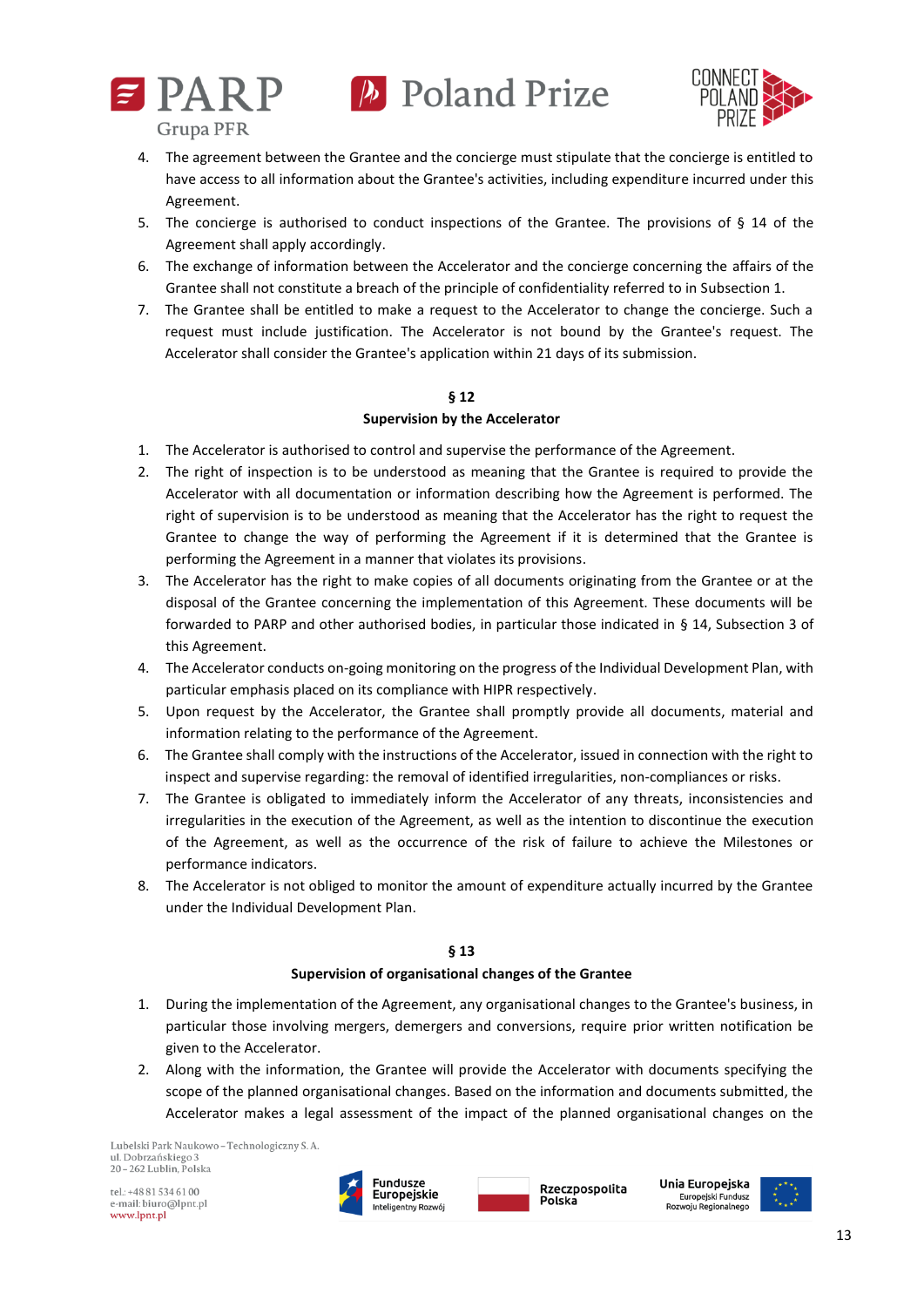





possibility of the continuation of the Agreement. With the results of the assessment, the Accelerator presents them to the Grantee in a letter, including legal justification. If the results of the assessment indicate that the changes planned by the Grantee threaten the possibility of further continuation of this Agreement, the Accelerator informs the Grantee of the above.

- 3. The provision of Subsection 2 apply mutatis mutandis to the disposal by the Grantee of shares or stocks.
- 4. The Accelerator may condition an approval of a change in the Grantee's partners or shareholders, or the granting of a positive review of planned organisational changes to the Grantee's enterprise, subject to the Grantee fulfilling additional conditions aimed at ensuring the lawful implementation of the provisions of this Agreement.

## **§ 14**

#### **Control and monitoring**

- 1. The Accelerator (or persons acting for, and on, their behalf) will conduct monitoring and inspection of the performance of this Agreement by the Grantee, to which the Grantee agrees. The Grantee is required to provide assistance in carrying out monitoring and inspection, including the provision of premises and documents.
- 2. In particular, any documentation confirming the achievement of Milestones, including their respective indicators, shall be checked.
- 3. The beneficiary agrees to, and will enable control to be carried out at any time by the managing authority, i.e., the minister in charge of regional development. These tasks in this regard are performed by an organisational unit in the office servicing that minister, responsible for the preparation and implementation of the IR OP indicated in the Detailed description of the priorities of the Innovative Development Operational Programme 2014 - 2020, the certifying authority, i.e., the minister in charge of regional development, whose tasks in this regard are performed by an organisational unit in the office servicing that minister, responsible for the implementation of tasks in the scope of certification and indicated in the Detailed description of the priorities of the Innovative Development Operational Programme 2014 - 2020. The minister in charge of regional development, whose tasks in this area are performed by an organisational unit in the office servicing that minister, responsible for the implementation of tasks in the field of certification and indicated in the Detailed description of the priorities of the Innovative Development Operational Programme 2014-2020, the General Inspector of Fiscal Control who is responsible for ensuring audits to verify the efficient functioning of the management and control system of the Operational Programme Innovative Development 2014 - 2020 and audits of operations, the European Commission, or any other institution authorized to conduct audits on the basis of separate regulations or authorizations, and to make available, at the request of these institutions and the European Court of Auditors, all documentation related to the Grant Project and the executed Agreement.
- 4. The Grantee agrees to submit to audits carried out for the purposes of the Project by the Accelerator or an entity indicated by them. The control will be performed by the Accelerator or other institutions authorized by law, or entities indicated by PARP or the Accelerator. Failure by the Grantee to submit to audits by the Accelerator or authorised entities will be considered a breach of the Agreement.
- 5. The Accelerator shall visit the Grantee for monitoring or inspection purposes. The visits will be announced no less than 7 days before the date of the visit. The Grantee will be informed about the purpose of the monitoring or inspection visit and its scope.

Lubelski Park Naukowo - Technologiczny S. A. ul. Dobrzańskiego 3  $20 - 262$  Lublin. Polska

tel.: +48 81 534 61 00 e-mail: biuro@lpnt.pl www.lpnt.pl





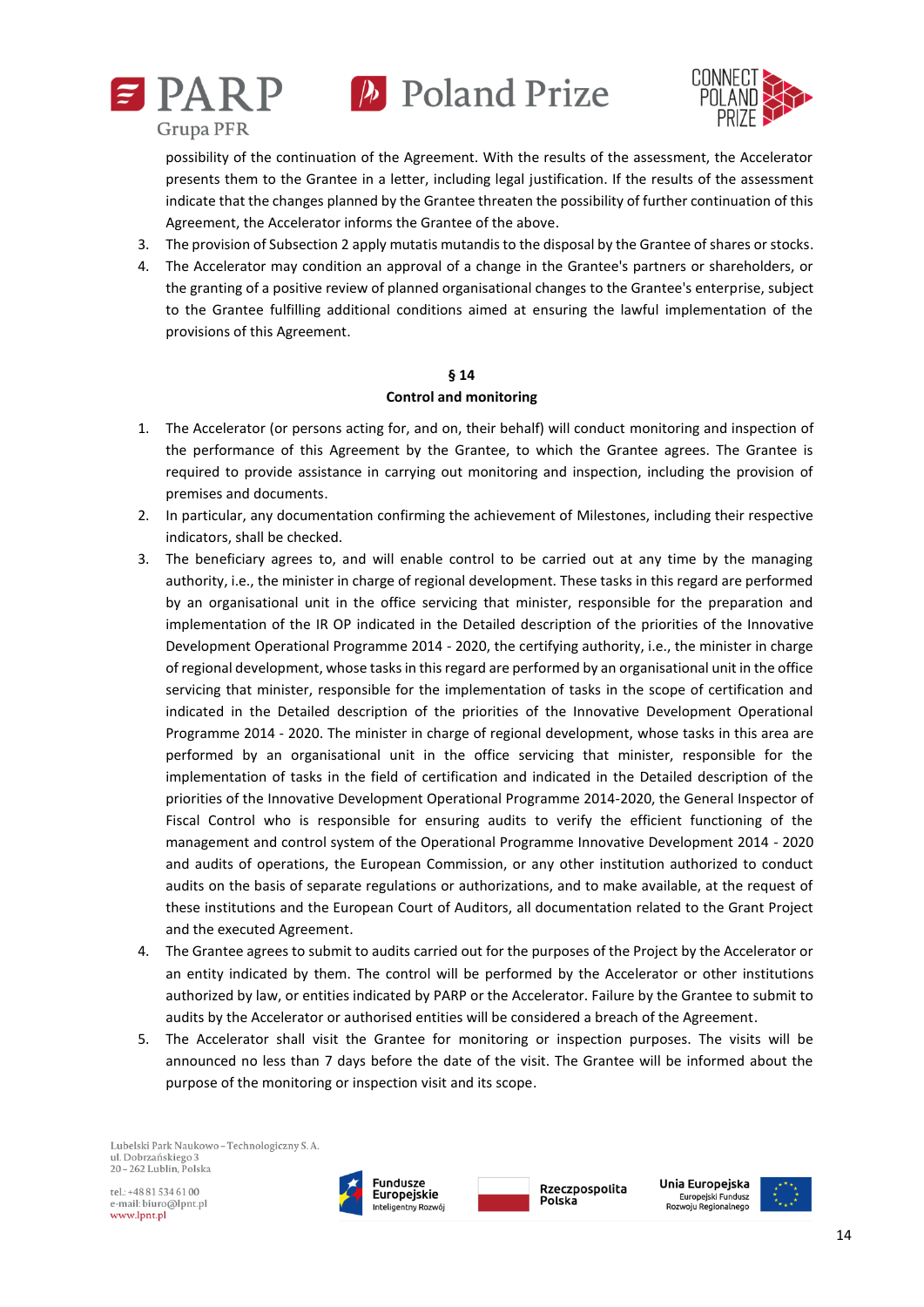



**Grupa PFR** 

- 6. The Accelerator reserves the right to conduct monitoring or controlled visits without prior notice, if they become aware of irregularities in the implementation of the Agreement by the Grantee, in particular the spending of funds from the Grant for purposes not related to the Agreement.
- 7. Inspections may be carried out at the premises of the Accelerator pursuant to documents provided by the Grantee, or at any place directly related to the activities of the Grantee.
- 8. In the case of an inspection carried out at the Grantee's place of business, the Accelerator must be provided with access to the areas and premises where the activities related to the Agreement are carried out, the accounting computer system for the implementation of the Agreement, and all documentation related to the implementation of the Agreement, including all documents and computer files and any other media related to the financial and technical management of the activities related to the implementation of the Agreement.
- 9. The Grantee shall ensure, at their own expense, the presence of individuals who will provide explanations on the disbursement of funds and other issues related to the implementation of the Agreement.
- 10. Failure by the Grantee to comply with the obligations set out in this Section shall be treated as an obstruction to inspection or monitoring activities.
- 11. Before the Accelerator decides to apply the penalty provisions, the Accelerator shall call on the Grantee to comply with the control obligations - unless the Accelerator has knowledge of a deliberate or intentional breach of the Agreement by the Grantee resulting from an act or omission.

## **§ 15**

## **Intellectual property**

- 1. The Grantee represents, and warrants, that they hold exclusive rights to the Intent submitted by them under the Accelerator Program and that they are entitled to dispose of the full rights to the solutions covered by the Intent on their own behalf.
- 2. The Grantee declares that, on the date of entering into this Agreement, the Intention or any elements submitted by the Grantee are not encumbered by any property or bond rights in favour of third parties or seized in enforcement proceedings, and the Grantee has not undertaken to sell or encumber by any property or bond right, all or part of the intellectual property rights necessary to realise the Intention, nor have they entered into a preliminary agreement or made an offer in this respect.
- 3. The Grantee declares that the Project, or its elements, have never been subject to any form of marketing on the Polish market (within the territory of the Republic of Poland). For the avoidance of any doubt, the Parties point out that the notion of market is assessed in the light of the Commission Notice on the definition of the relevant market for the purposes of Community competition law (97/C 372/03, text with EEA relevance; OJ C 372, 9.12.1997, p. 5, Polish special edition: Chapter 08 Volume 001 pp. 155 - 163).
- 4. The Accelerator requires that intellectual property rights created in connection with the performance of this Agreement shall be owned by the Grantee. The Grantee may dispose of the intellectual property rights to the Business Partner after obtaining approval from the Concierge. In drawing up their opinion, the Concierge is bound by the content of the agreement concluded between the Grantee and the Business Partner.

Lubelski Park Naukowo - Technologiczny S. A. ul. Dobrzańskiego 3 20 - 262 Lublin, Polska





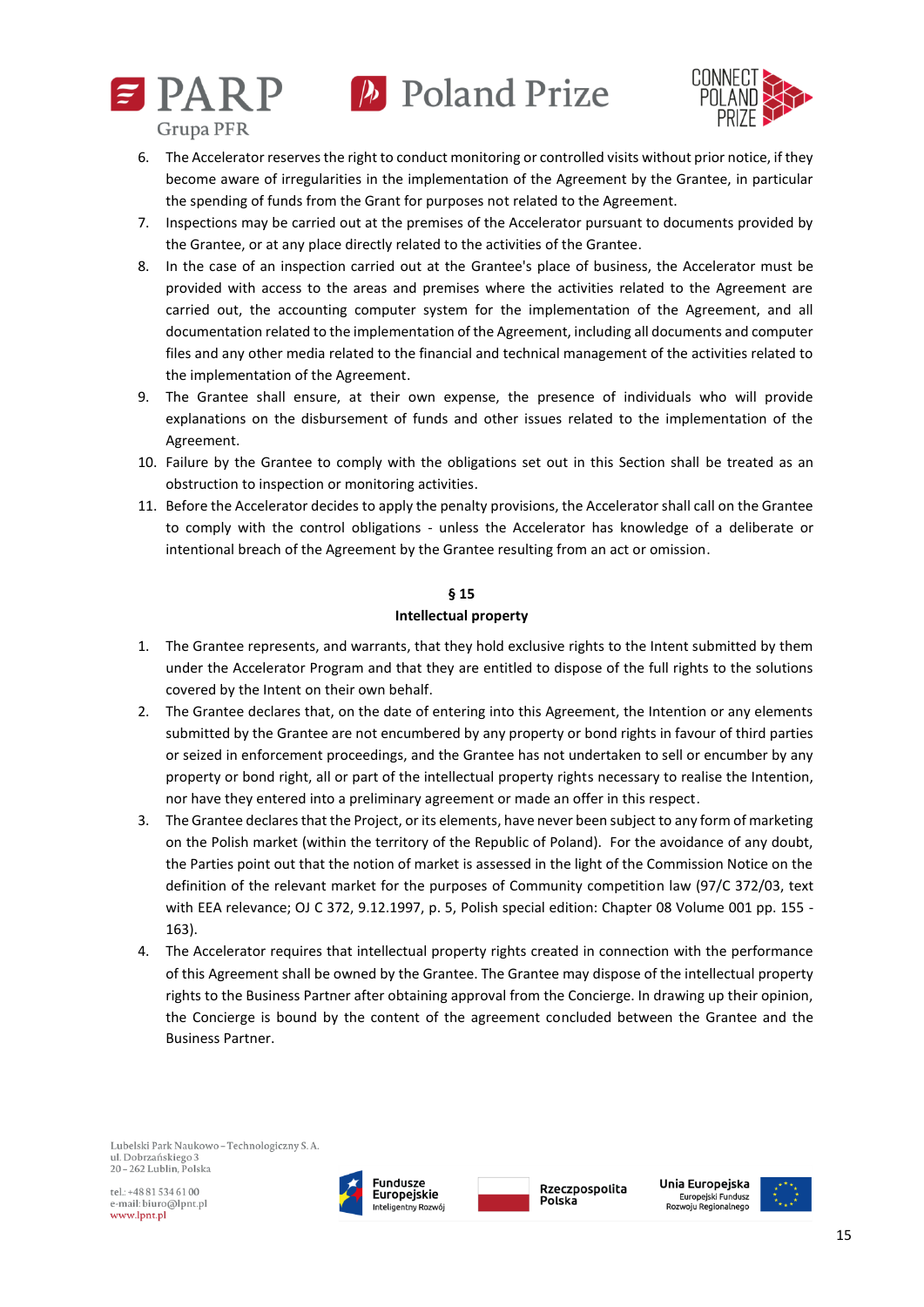





## **§ 16 Sustainability**

- 1. Where the Grantee uses the Grant, or part of it, to purchase fixed assets (infrastructure) or to carry out productive investments (investments enabling the production of a product or the provision of a service), the Grantee shall be required to maintain the sustainability of the Intention for a period of 3 years from the date of payment of the last installment of the Grant to the Grantee.
- 2. The principle of sustainability is breached, in accordance with Article 71(1) of Regulation 1303/2013, in the following cases:
	- 1) there is a cessation of productive activity or its transfer outside the programme support area,
	- 2) there is a change of ownership of an element of co-financed infrastructure which gives an undue advantage to the company,
	- 3) there is a significant change affecting the nature of the project, its objectives or the conditions of its implementation which could lead to a violation of its original assumptions.
- 3. The Grantee shall immediately inform the Accelerator, however no later than within 7 days from the occurrence of an event, of any circumstances that may violate the principle of sustainability of the Project.
- 4. In the event of a breach of the principle of sustainability, §22 of this Agreement shall apply mutatis mutandis.

## **§ 17 Confidentiality Obligations**

- 1. The Parties agree to regard "Confidential Information" as any information provided by, and to, each other, disclosed at any time, regardless of the form and content of the information - with the reservation that any Confidential Information is also available to PARP, the OP IE Managing Authority and the authorised bodies indicated in § 14, Subsection 3 of this Agreement.
- 2. Under the conditions referred to in Subsection 1, data and information expressed in writing, graphically, visually or contained in devices, instruments or other objects, and otherwise expressed, relating to all technical, technological, commercial, organisational, financial and business information shall be regarded as confidential information.
- 3. In the event of doubt as to the confidentiality of information, the Parties are to understand that any information exchanged between them is Confidential Information.
- 4. The Parties are not entitled to use Confidential Information for purposes other than the performance of this Agreement.
- 5. The obligation of confidentiality pursuant to the content of this Agreement shall not apply to any part of the Confidential Information which:
	- 1) prior to the signing of this Agreement, or during the term of this Agreement is, or become publicly available, without breach of this Agreement by the Parties, their employees, associates and subcontractors,
	- 2) is, or becomes available, to the Parties from a source other than the Final Beneficiary, provided that it was obtained without infringement,
	- 3) information which the Parties have agreed in advance, in writing, to divulge.
- 6. In the event that the Accelerator receives a request for the disclosure of Confidential Information on the basis of a decision by a competent Court, or a decision issued by a competent public administration

Lubelski Park Naukowo - Technologiczny S. A. ul. Dobrzańskiego 3  $20 - 262$  Lublin. Polska





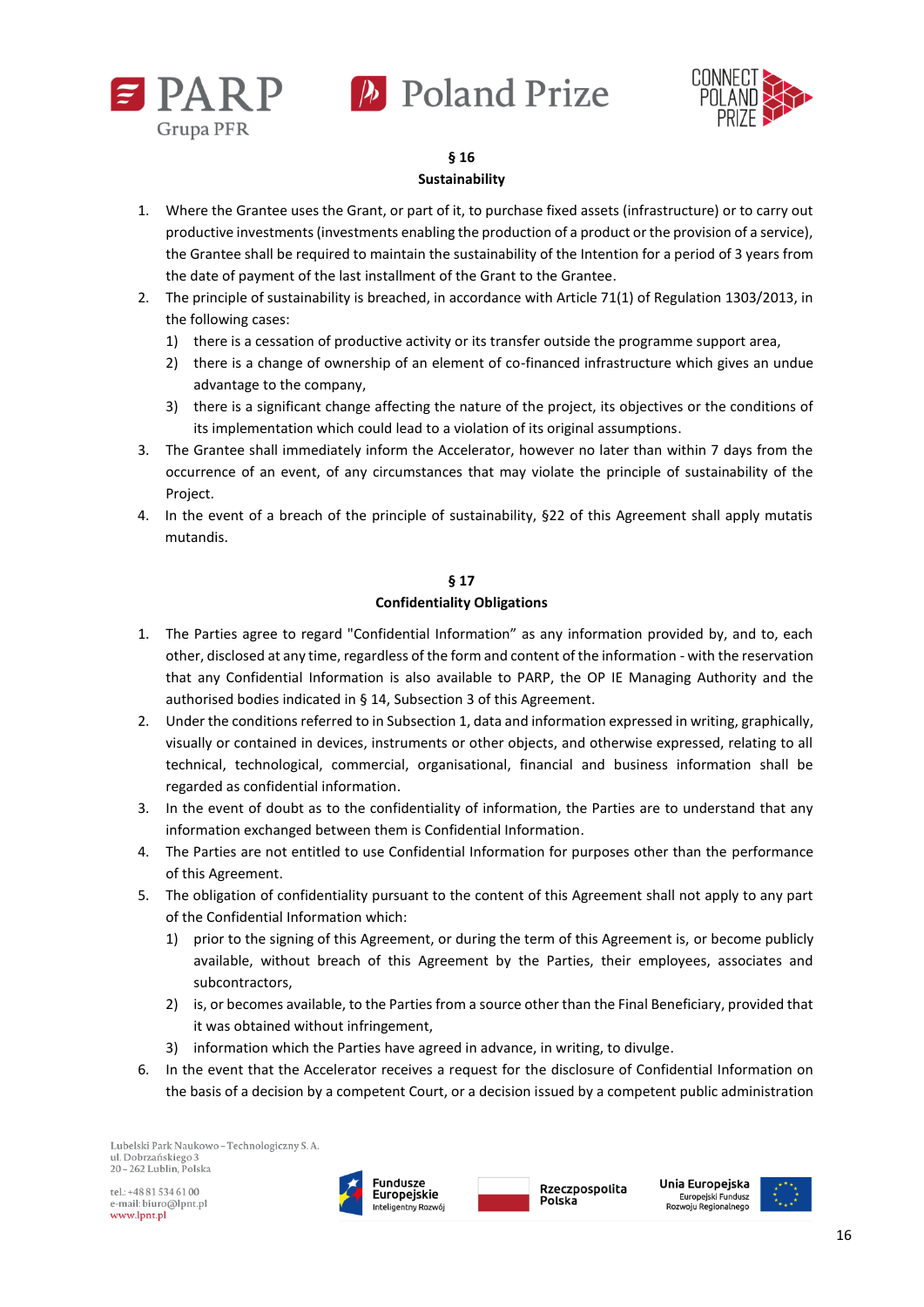





body, the Accelerator is obliged, if legally permissible, to immediately notify the Grantee of such a request.

- 7. If any Party determines that there has been a disclosure of Confidential Information, the Parties shall take all reasonable steps to ensure that the Confidential Information is not further disclosed or disseminated.
- 8. The Parties agree that within 5 (five) years from the date of signing this Agreement, they will not disclose Confidential Information received from each other to third parties, subject to Subsections 5 and 6, and after the lapse of this period the Parties will immediately agree on the manner of handling Confidential Information and the media on which it is recorded.

## **§ 18**

#### **Principles of liability**

- 1. Subject to the provisions of § 17, the Accelerator shall not be liable for damages arising in connection to the implementation of the Agreement, in particular the Grantee shall not be entitled to compensation in the event of delay in the payment of financial support resulting from circumstances beyond the control of the Accelerator.
- 2. The Accelerator shall not be liable to any third parties for damages arising in connection to the performance of the Agreement by the Grantee.

## **§ 19**

## **Guarantee for the correct performance of obligations under the Agreement**

- 1. The Grant shall be paid to the Grantee after the establishment and lodging by the Grantee of a performance guarantee in accordance with the rules set out in Subsection 2.
- 2. The Grantee shall, within 14 days of the conclusion of this Agreement at the latest, establish and provide the Accelerator with guarantee in one of the following two forms:
	- 1) a declaration on voluntary submission to execution in accordance with Article 777 § 1 item 5 of the Act of 17 November 1964 Code of Civil Procedure (Journal of Laws of 2020, item 1575, as amended), as to reimbursement of the amount representing 110% of the maximum grant referred to in § 2(4) of the Agreement, or
	- 2) a blank bill of exchange with a bill of exchange declaration, a specimen of which constitutes Attachment No. 3 to this Agreement. The bill of exchange shall be issued by the Grantee and guaranteed by members of the Management Board. The promissory note declaration stipulates that the promissory note may be filled up to the amount of the debt to be reimbursed, however not more than 110% of the maximum co-financing referred to in § 2, item 4 of the Agreement.
- 3. In the case of the guarantee referred to in Subsection 2 par. 1), the Accelerator has the right to apply for an enforcement clause for a period of 5 years from the date of termination of this Agreement.
- 4. In the case of the guarantee referred to in Subsection 2 item. 2, after the proper performance by the Grantee of all obligations set out in this Agreement, the Accelerator, at the request of the Grantee, will return the established guarantee.
- 5. If the Grantee fails to submit the application referred to in Subsection 4, the Accelerator shall request the Grantee to collect the guarantee. If the Grantee fails to collect the guarantee, the Accelerator shall be entitled, at their discretion, to apply for cancellation of the promissory note or commission destruction of the promissory note.

Lubelski Park Naukowo - Technologiczny S. A. ul. Dobrzańskiego 3 20 - 262 Lublin, Polska





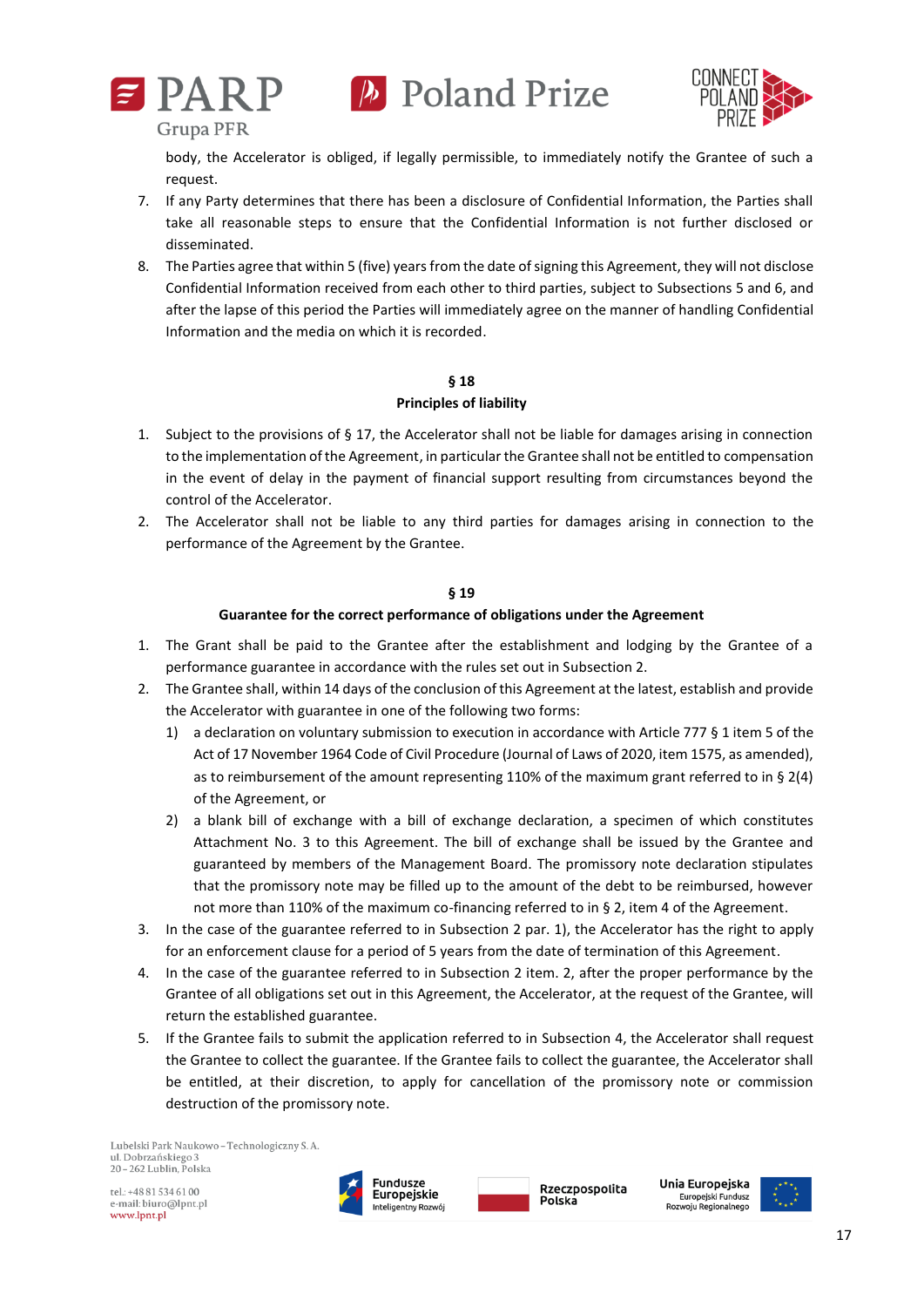



- 6. The Accelerator has the right to enforce against the Grantee if the Grantee fails to return the amount of the grant plus interest calculated for tax arrears within a specified period, despite a written request for return.
- 7. The cost of the guarantee referred to in Subsection 2 shall be borne by the Final Beneficiary from their own resources.
- 8. Failure to establish, or transfer to the Accelerator, the guarantee referred to in Subsection 2, within the period established in Subsection 2, is the basis for immediate termination of the Agreement, without prior notice.

#### **§ 20**

## **Amendments to the Agreement**

- 1. Amendments to the Agreement may not lead to an increase in the co-financing indicated in the Agreement.
- 2. Amendments to the detailed budget of the Individual Development Plan attached as Annex 1 to this Agreement, and the HIPR attached as Annex 2 to this Agreement, shall require amendments in the form of an annex to the Agreement.

## **§ 21**

## **Termination of the Agreement**

- 1. The Agreement may be terminated by either Party giving one month's notice. The termination notice shall state the reasons for the termination.
- 2. The Accelerator may terminate the Agreement if irregularities occur during the implementation of the Project that make further implementation of the Agreement impossible or inexpedient. The Accelerator may terminate the Agreement when it has been determined that one or more of the circumstances indicated in § 6.14 of the Agreement have arisen.
- 3. Subject to Subsection 4, in the event of termination of the Agreement before all obligations incumbent on the Grantee have been fulfilled, the Grantee shall be liable to repay the Grant in accordance with the principles set out in § 22 of the Agreement.
- 4. The Grantee shall not be liable to the Accelerator, or deemed to be in breach of the Agreement, in connection with non-performance or improper performance to the extent that such non-performance or improper performance is due to force majeure.
- 5. In the event of the termination of the Agreement for the reasons referred to in this Section, the Grantee shall not be entitled to compensation.

## **§ 22**

## **The Reimbursement of subsidies**

- 1. In the event of the termination of the agreement pursuant to § 21 of the Agreement, or in the event of non-compliant use by the Grantee of the support granted to him/her, the Grantee shall be required to return all or part of the support provided, together with interest at the rate specified for tax arrears calculated from the date of transfer of the support to the Grantee's bank account until the date of its return, within 14 days from the date of delivery of the call for return drawn up by the Accelerator.
- 2. The request for reimbursement shall take into account the principle of proportionality and the principles set out in Article 143 of Regulation 1303/2013.

Lubelski Park Naukowo - Technologiczny S. A. ul. Dobrzańskiego 3 20-262 Lublin, Polska





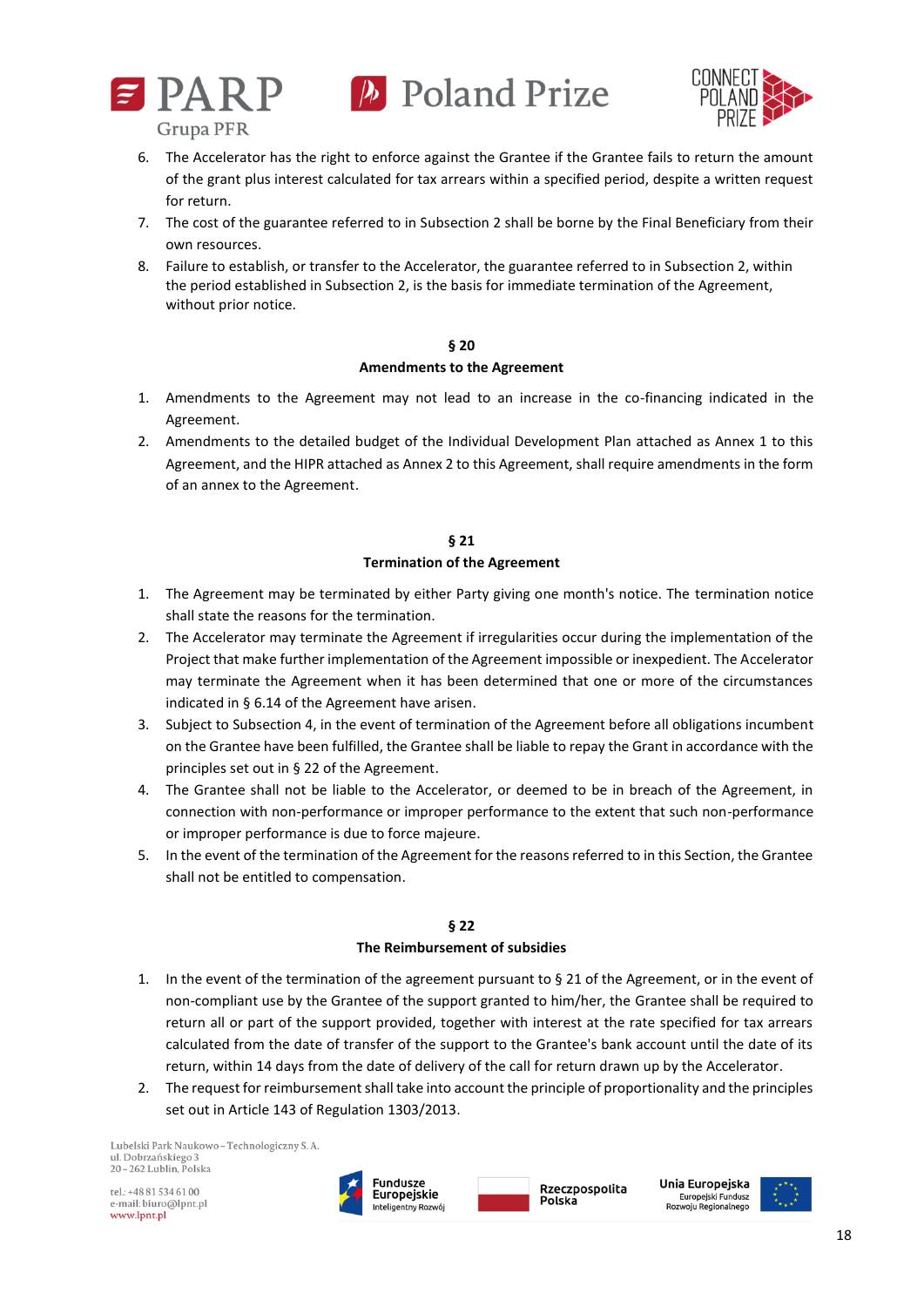



3. The summons referred to in Subsection 1 will be sent by the Accelerator to the Grantee's address indicated in this Agreement, by registered letter with a return receipt. In addition, the summons will be sent in electronic form, in the manner specified in § 27 of the Agreement.

# **§ 23**

## **Promotion**

- 1. The grantee is required to apply point 2.2 Obligations of beneficiaries of Annex XII to Regulation 1303/2013 and Commission Implementing Regulation (EU) No 821/2014 of 28 July 2014 laying down rules for the application of Regulation (EU) No 1303/2013 of the European Parliament and of the Council as regards to the detailed arrangements for the transfer and management of contributions from programmes, the provision of reports on the implementation of financial instruments, the technical characteristics of information and communication activities for operations, and the system for recording and storing data.
- 2. The Grantee is advised to apply for the information and publicity of the Grant Project whose principles are laid down in the "Manual for applicants and beneficiaries of cohesion policy programmes 2014-2020 on information and publicity" published at [www.poir.gov.pl.](http://www.poir.gov.pl/)
- 3. The Grantee is required to participate in the events prepared for him/her and which take place within the framework of the Project in the Accelerator's premises or in a place or form indicated by the Accelerator, about which he/she will be informed of at least 5 (five) working days before the planned event.
- 4. The Grantee agrees that the Accelerator may use the Grantee's trademark, word mark, graphic or word and graphic designation in marketing or promotional materials concerning, or related to, the Project.
- 5. The Grantee agrees to the use of his/her image in marketing and promotional materials concerning, or related to, the Programme.

## **§ 24. Personal data protection**

- 1. The Grantee agrees that the Accelerator may process their personal data in a manner consistent with Regulation (EU) 2016/679 of the European Parliament and of the Council of 27 April 2016 on the protection of natural persons in relation to the processing of personal data and on the movement of such data and repealing Directive 95/46/EC (General Data Protection Regulation, hereinafter referred to as "RODO"), for purposes related to the Project and the performance of this Agreement.
- 2. The parties agree to comply with their obligations under the provisions of RODO.

## **§ 25**

## **The Storage of documents**

- 1. The Grantee shall be required to keep, in a manner which guarantees appropriate security, all documents related to the implementation of the Agreement and the State aid received for a period of at least 10 years from the date of signing the Agreement.
- 2. In the event of a change of place of the storage of documents, as well as in the event of suspension or discontinuance or liquidation of the activities of the Grantee before the expiry of the period referred to in Subsection 1, the Grantee agrees to immediately inform the Accelerator in writing of the location of said documents related to the implementation of the Intention.

Lubelski Park Naukowo - Technologiczny S. A. ul. Dobrzańskiego 3 20 - 262 Lublin, Polska

 $rel \cdot + 48815346100$ e-mail: biuro@lpnt.pl www.lpnt.pl





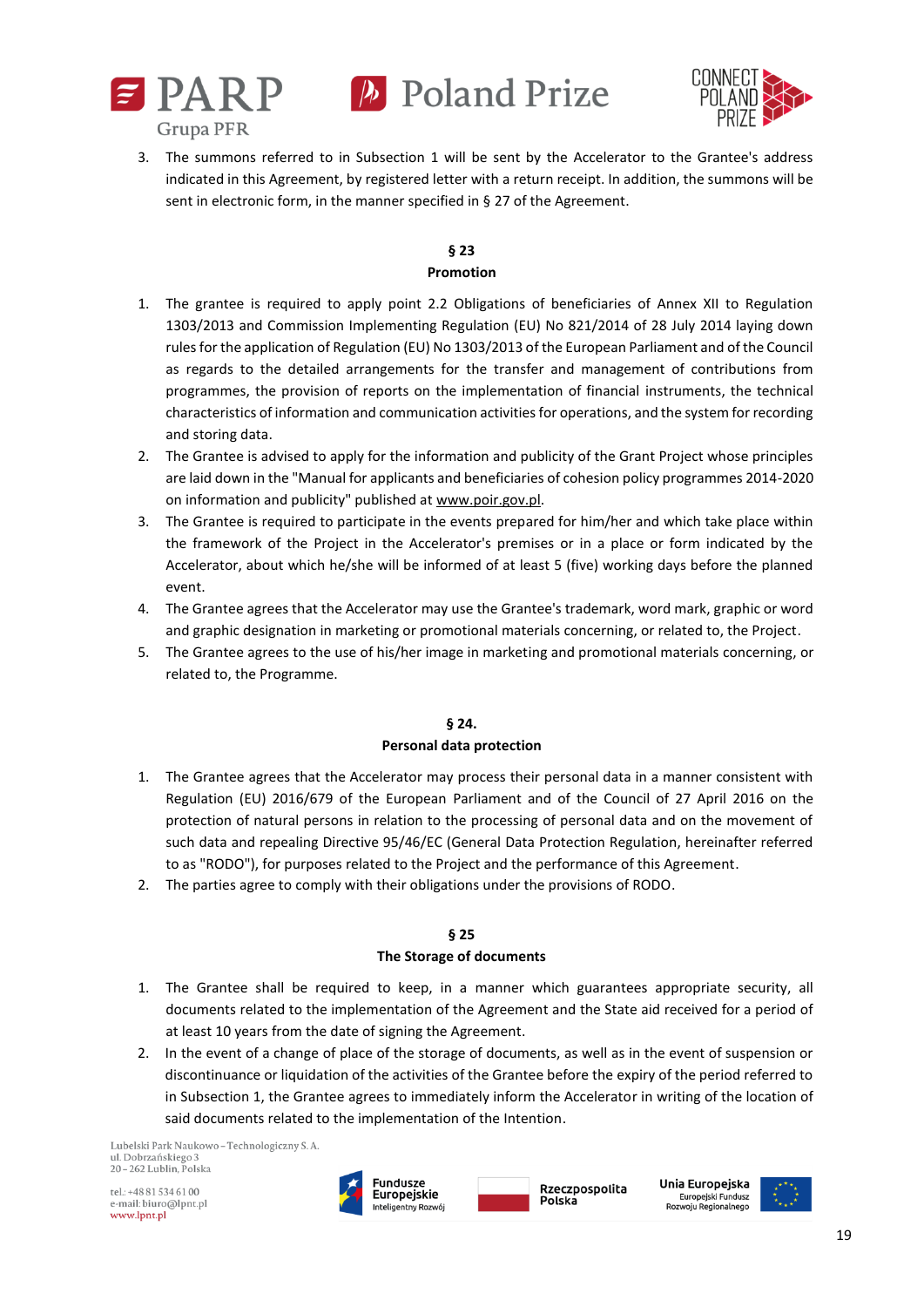



## **§ 26**

## **Force majeure**

- 1. The Parties shall not be liable for non-performance or undue performance of this Agreement caused by force majeure events.
- 2. Force majeure means an unforeseeable exceptional situation, or event, beyond the control of the parties to this Agreement which prevents any of them from performing their obligations under this Agreement, and which was not due to error or negligence on their part, or on the part of their subcontractors, and which could not have been avoided by acting with reasonable and proper diligence.
- 3. A shortage of labour, materials and raw materials shall not be regarded as force majeure unless this is due to circumstances of force majeure.
- 4. The Parties shall immediately notify each other of the occurrence of circumstances regarded as force majeure in each of the ways indicated in § 27.

## **§ 27 Deliveries**

- 1. Parties shall exchange correspondence in writing and by electronic means at their respective registered addresses and to designated e-mail addresses.
- 2. In the cases indicated in this Agreement, and in matters concerning the ongoing performance of the Agreement, the parties may send information to each other at the following e-mail addresses:
	- the Accelerator: ………………………
	- Grantees: …………………………
- 3. Communication between the Parties may also be carried out through the Grantee's individual account at [www.polandprize.lpnt.eu](http://www.polandprize.lpnt.eu/)
- 4. The Parties agree to inform each other immediately of any changes to their addresses of correspondence.
- 5. If the Grantee fails to inform the Accelerator of a change of address, including e-mail address, any and all correspondence delivered to the current address of the Grantee as indicated in the body of the Agreement, or in Subsection 2, is deemed to have been delivered effectively.
- 6. If the Grantee is not informed by the Accelerator about any change of address, including e-mail address, the correspondence delivered to the current address of the Accelerator, indicated in the body of the Agreement, or in Subsection 2, is deemed to have been delivered effectively.

## **§ 28**

## **Salvatorio clause**

- 1. The Parties acknowledge that all provisions of the Agreement are valid and binding. However, if any provision of the Agreement proves or becomes invalid or unenforceable, this shall not affect the validity of the remaining provisions of the Agreement, unless the Parties would not have concluded the Agreement without those provisions, and it is not possible to amend or supplement the Agreement in the manner set out in Subsection 2.
- 2. In the event that any provision of the Agreement proves or becomes invalid, or unenforceable, the Parties shall immediately amend or supplement the Agreement so as to reflect as closely as possible the Parties' intention as expressed in the provision that has been held invalid or unenforceable.<br>Lubelski Park Naukowo-Technologiczny S.A.

ul. Dobrzańskiego 3 20 - 262 Lublin, Polska

tel.: +48 81 534 61 00 e-mail: biuro@lpnt.pl www.lpnt.pl



Rzeczpospolita Polska



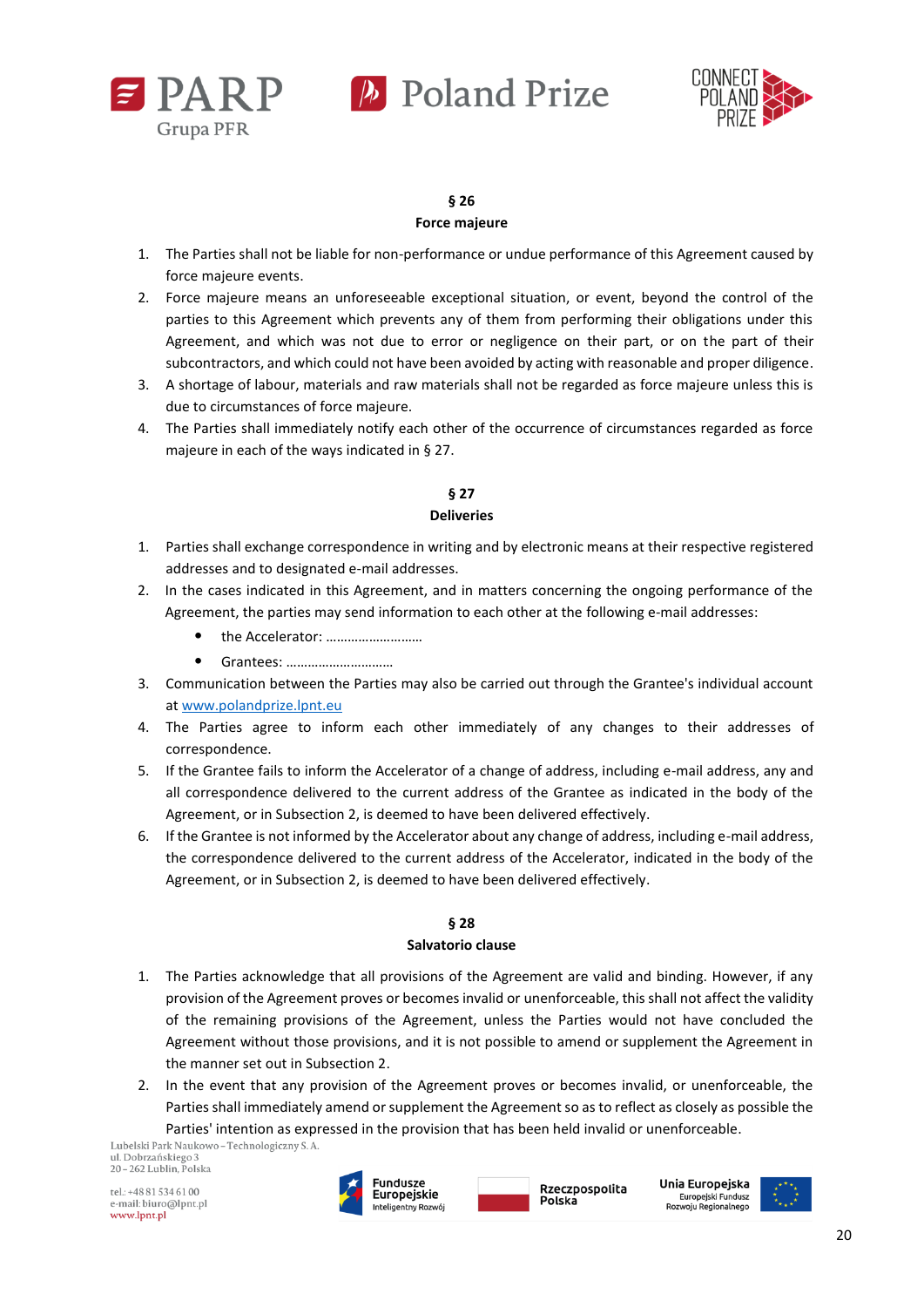



**§ 29 Final provisions**

- 1. The failure of a Party to insist on strict compliance with any provision of the Agreement in any circumstance shall not be deemed to be a waiver, and shall not deprive any Party of the right to subsequently insist on strict compliance with that provision or any other provision of the Agreement. The failure or delayed exercise by a Party of any right, power or privilege conferred by this Agreement, or any practice which becomes entrenched between the Parties, shall not be deemed to be a waiver of the rights of such parties, nor shall any single or partial exercise of any right, power or privilege under the Agreement prevent the simultaneous or subsequent exercise of any other right, power or privilege. A single consent to a breach of any express or implied term of this Agreement will not constitute consent to further breaches.
- 2. In case of doubt, the provisions of the Agreement shall be interpreted in the light of the provisions of the legal acts referred to in the Preamble.
- 3. Due to the content of the Guidelines on eligibility, the Accelerator stipulates that the total professional engagement of the Grantee's staff, regardless of the form of engagement, in the implementation of all projects financed from the Structural Funds and the Cohesion Fund and activities financed from other sources, including the Grantee's own funds and other entities, does not exceed 276 hours per month. The above limit includes periods of annual leave and periods of incapacity to work due to illness. In accordance with the Guidelines, this limit does not include other absences of the employee such as unpaid leave or parental and maternity leave. The Accelerator requires the Grantee to stipulate in contracts with staff the effectiveness of this condition and to ensure that they are able to supervise the implementation of this condition.
- 4. The transfer of the Grantee's rights and obligations under this Agreement to third parties shall require the prior, written and express consent of the Accelerator.
- 5. The Agreement has been drawn up in 2 counterparts, one for each of the Parties.
- 6. The Grant Agreement (Acceleration Agreement) shall enter into force on the date of the signature by the last of the Parties.

…………………………………….. ……………………………………..

- 7. Annexes constitute an integral part of the Agreement:
	- 1) Attachment No. 1 Detailed Budget of the Individual Development Plan,
	- 2) Attachment No. 2 Schedule of the Individual Development Plan,
	- 3) Attachment No. 3 Specimen promissory note and declaration,
	- 4) Attachment No. 4 Application form.

| Accelerator | Grantee |
|-------------|---------|

Lubelski Park Naukowo - Technologiczny S. A. ul. Dobrzańskiego 3 20 - 262 Lublin, Polska

 $rel \cdot + 48815346100$ e-mail: biuro@lpnt.pl www.lpnt.pl





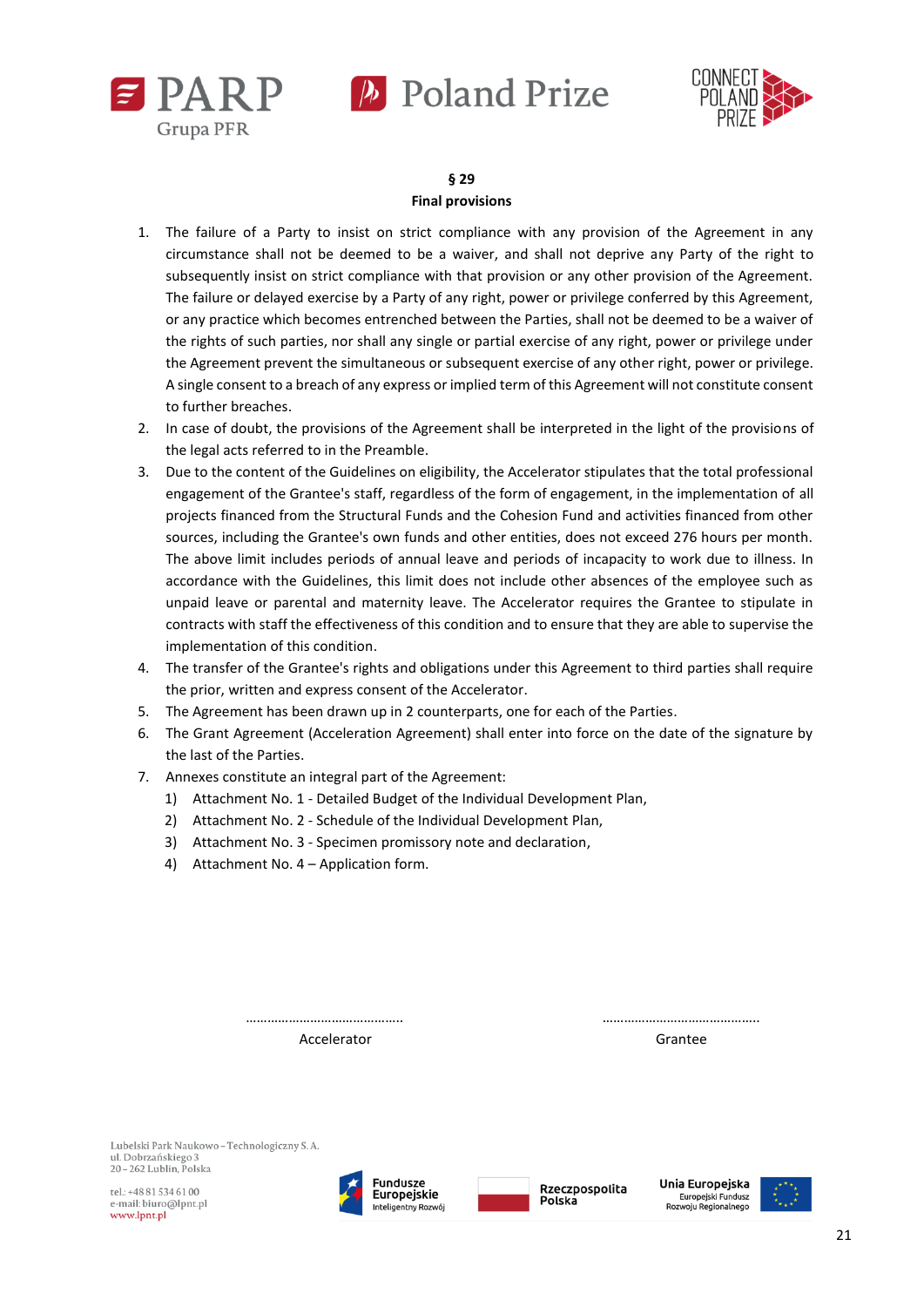

Project no. POIR.02.05.00-00-0011/20 entitled "Connect Poland Prize" within the Measure 2.5 Acceleration Programmes- Poland Prize, the Smart Growth Operational Programme 2014-2020, co-financed by the European Union through

#### **Detailed Budget of the Individual Development Plan (Soft-landing + Development) - startup no. …..** Attachment no. 1

| <b>Activity</b><br>number | <b>Activity name</b>                                  | Type of expenses necessary to<br>start a business (checklist) | Name of expense | Type of<br>support   | VAT eligibility | Measurement<br>unit (checklist) | units | Number of Unit price in<br>PLN | <b>TOTAL-</b><br>total<br>expenditure | TOTAL - eligible expenditure I the amount<br>of support to be settled by the settlement<br>amount | <b>TOTAL - ineligible</b><br>expenditure | Method of market research and<br>establishment of the number of units<br>and the unit price |
|---------------------------|-------------------------------------------------------|---------------------------------------------------------------|-----------------|----------------------|-----------------|---------------------------------|-------|--------------------------------|---------------------------------------|---------------------------------------------------------------------------------------------------|------------------------------------------|---------------------------------------------------------------------------------------------|
|                           | Soft - landing<br>startup no.<br>$\ddot{\phantom{a}}$ |                                                               |                 | public<br>assistance | N               |                                 |       |                                | 0,00                                  |                                                                                                   | 0,00                                     | description                                                                                 |
|                           |                                                       |                                                               |                 | public<br>assistance | N               |                                 |       |                                | 0,00                                  |                                                                                                   | 0,00                                     | description                                                                                 |
|                           |                                                       |                                                               |                 | public<br>assistance | N               |                                 |       |                                | 0,00                                  |                                                                                                   | 0,00                                     | description                                                                                 |
|                           |                                                       |                                                               |                 | public<br>assistance | N               |                                 |       |                                | 0,00                                  |                                                                                                   | 0,00                                     | description                                                                                 |
|                           |                                                       |                                                               |                 | public<br>assistance | N               |                                 |       |                                | 0,00                                  |                                                                                                   | 0,00                                     | description                                                                                 |
|                           |                                                       |                                                               |                 |                      | Razem           |                                 | 0,00  | 0,00                           | 0,00                                  |                                                                                                   |                                          |                                                                                             |
|                           |                                                       |                                                               |                 |                      |                 |                                 |       |                                |                                       |                                                                                                   |                                          |                                                                                             |
| <b>Activity</b><br>number | <b>Activity name</b>                                  | Type of expenses necessary to<br>start a business (checklist) | Name of expense | Type of<br>support   | VAT eligibility | Measurement<br>unit (checklist) | units | Number of Unit price in<br>PLN | <b>TOTAL-</b><br>total<br>expenditure | TOTAL - eligible expenditure I the amount<br>of support to be settled by the settlement<br>amount | <b>TOTAL - ineligible</b><br>expenditure | Method of market research and<br>establishment of the number of units<br>and the unit price |
|                           |                                                       |                                                               |                 | public<br>assistance | N               |                                 |       |                                | 0,00                                  |                                                                                                   | 0,00                                     | description                                                                                 |
|                           |                                                       |                                                               |                 | public<br>assistance | N               |                                 |       |                                | 0,00                                  |                                                                                                   | 0,00                                     | description                                                                                 |
| 2                         | Development -<br>startup no.                          |                                                               |                 | public<br>assistance | N               |                                 |       |                                | 0,00                                  |                                                                                                   | 0,00                                     | description                                                                                 |
|                           | $\cdots$                                              |                                                               |                 | public<br>assistance | N               |                                 |       |                                | 0,00                                  |                                                                                                   | 0,00                                     | description                                                                                 |
|                           |                                                       |                                                               |                 | public<br>assistance | N               |                                 |       |                                | 0,00                                  |                                                                                                   | 0,00                                     | description                                                                                 |

**0,00**

**Approval** for Accelerator / date for Startup (Final Beneficiary) / date